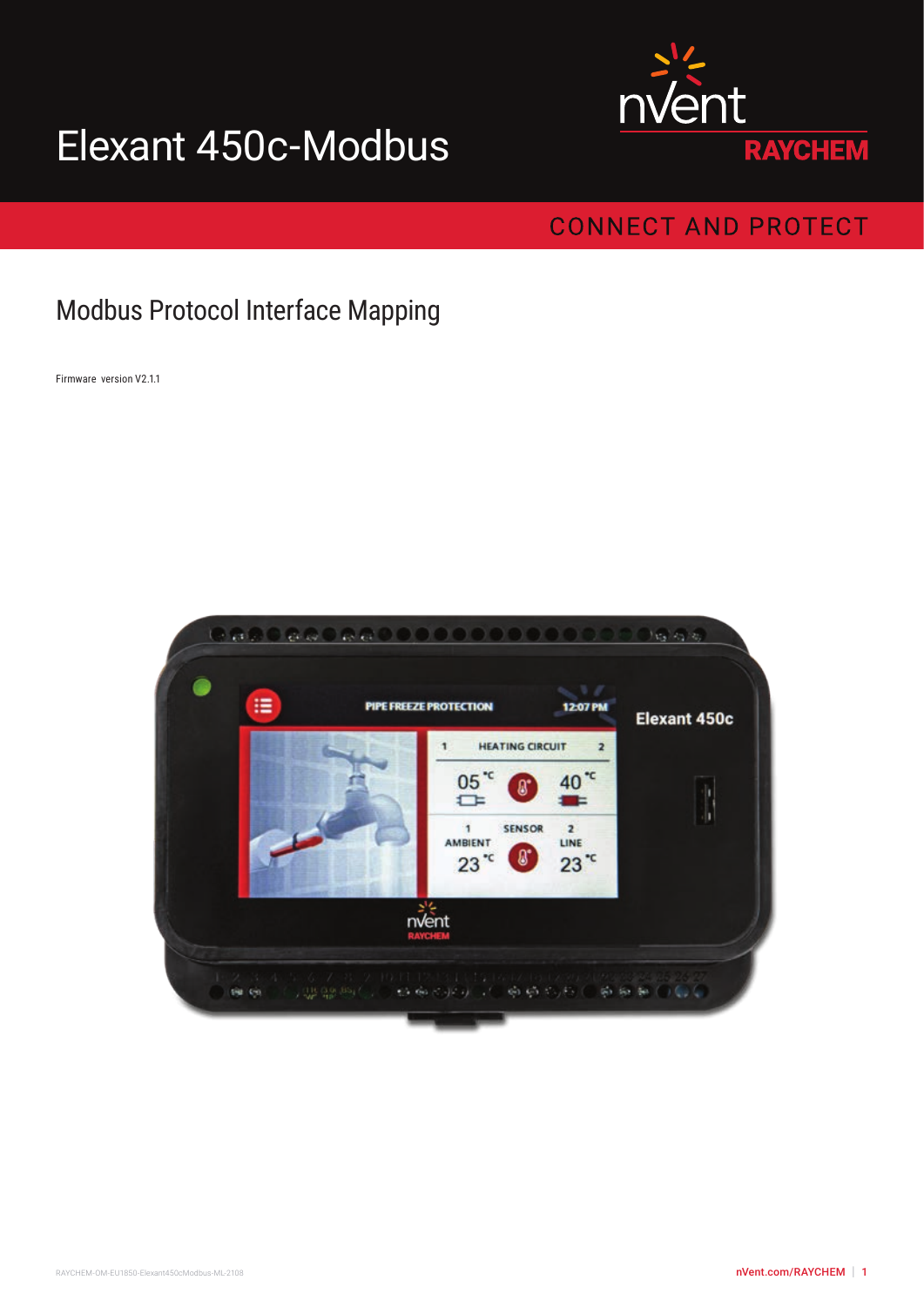# **TABLE OF CONTENTS**

| 1.1  |  |
|------|--|
| 1.2  |  |
|      |  |
| 2.1  |  |
| 2.2  |  |
| 2.3  |  |
| 2.4  |  |
| 2.5  |  |
| 2.6  |  |
| 2.7  |  |
| 2.8  |  |
| 2.9  |  |
| 2.10 |  |
| 2.11 |  |
| 2.12 |  |
| 2.13 |  |

# **INHALT**

| 1.1  |  |
|------|--|
| 1.2  |  |
|      |  |
| 2.1  |  |
| 2.2  |  |
| 2.3  |  |
| 2.4  |  |
| 2.5  |  |
| 2.6  |  |
| 2.7  |  |
| 2.8  |  |
| 2.9  |  |
| 2.10 |  |
| 2.11 |  |
| 2.12 |  |
| 2.13 |  |
|      |  |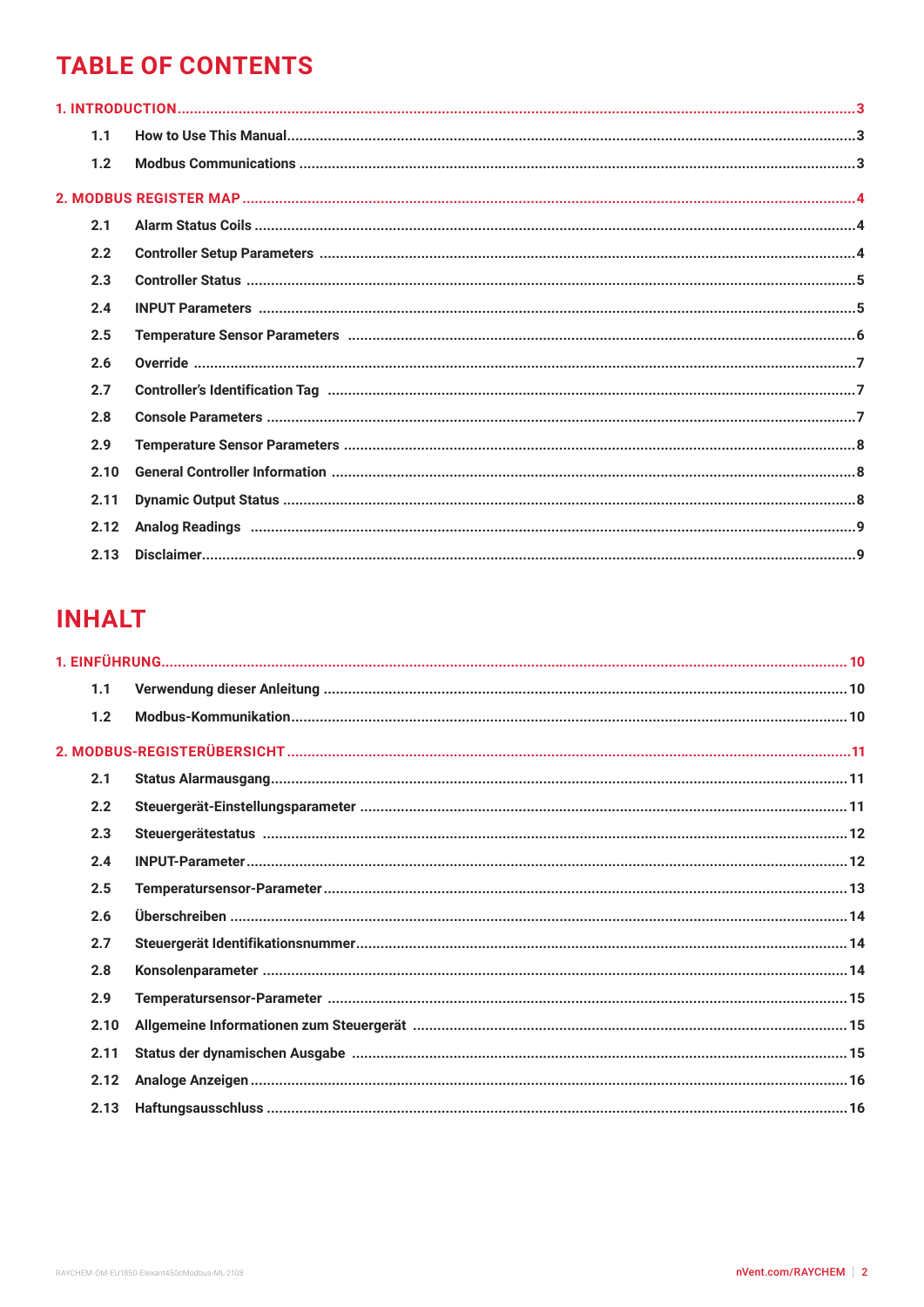#### <span id="page-2-0"></span>**1. INTRODUCTION**

This manual details the Modbus registers of the nVent RAYCHEM Elexant 450c-Modbus. It is intended to be used by the users' system integrators who wish to interface with their external device (i.e. DCS or Building management system -BMS- system) to the using the Modbus protocol. The manual includes details of the system's current configuration, availability resources, set-up parameters, current conditions, alarm status, log info and numerous other fixed and variable data points.

#### **1.1 How to Use This Manual**

The Elexant 450c-Modbus register can be accessed by DCS or BMS systems. However, this should only be done by expert users who understand that the system makes use of extensive semaphore fields to assure synchronization between the possibility of multiple users and conflicting instructions. These portions of the Modbus register map provide access to the current set-up and real time values being measured by the system. A snap shot of the current conditions, data for trending, alarm status, the current setting for the alarm thresholds and setpoints can be easily read without any risk to the system performance.

The entire Modbus register map is included in this document for completeness. Writing to the database is within the capability of most Modbus host devices. However, we strongly recommend that system integrators who write to the database must thoroughly test their system to ensure it is working properly and that there are no unintended consequences.

#### **1.2 Modbus Communications**

The controller acts as Modbus slave device. A modbus master device can read and write to the controller. This enables the possibility to monitor, configure and view the alarms remotely. The protocol used is Modbus RTU via RS485.

| <b>Variable</b> | <b>Description</b>                                                                                     | <b>Default</b> | <b>Range/options</b>       |
|-----------------|--------------------------------------------------------------------------------------------------------|----------------|----------------------------|
| Address         | Modbus Station Address used to identify the controller.                                                |                | 1 to 247                   |
| <b>Baud</b>     | The data rate at which communications occur on the<br>serial network.                                  | 9600           | 2400, 4800, 9600,<br>19200 |
| Parity          | Parity Defines the type of parity bit to be used with any<br>of the three serial communications ports. | <b>None</b>    | None, Odd, Even            |
| Stop Bits       | Defines the number of stop bits used with any of the<br>three serial communications ports.             |                | 1,2                        |

The host defaults are:

- Modbus Address: 1
- Baud Rate: 9600

The standard configuration is: 8 data bits, no parity and one stop bit.

The dip switches (below terminal 26 and 27):

#### **Button Resistor**

- 1 Pull down resistor
- 2 Pull up resistor
- 3 Termination resistor



Push the button to ON (as the arrow indicates) side will connect the corresponding resistor in.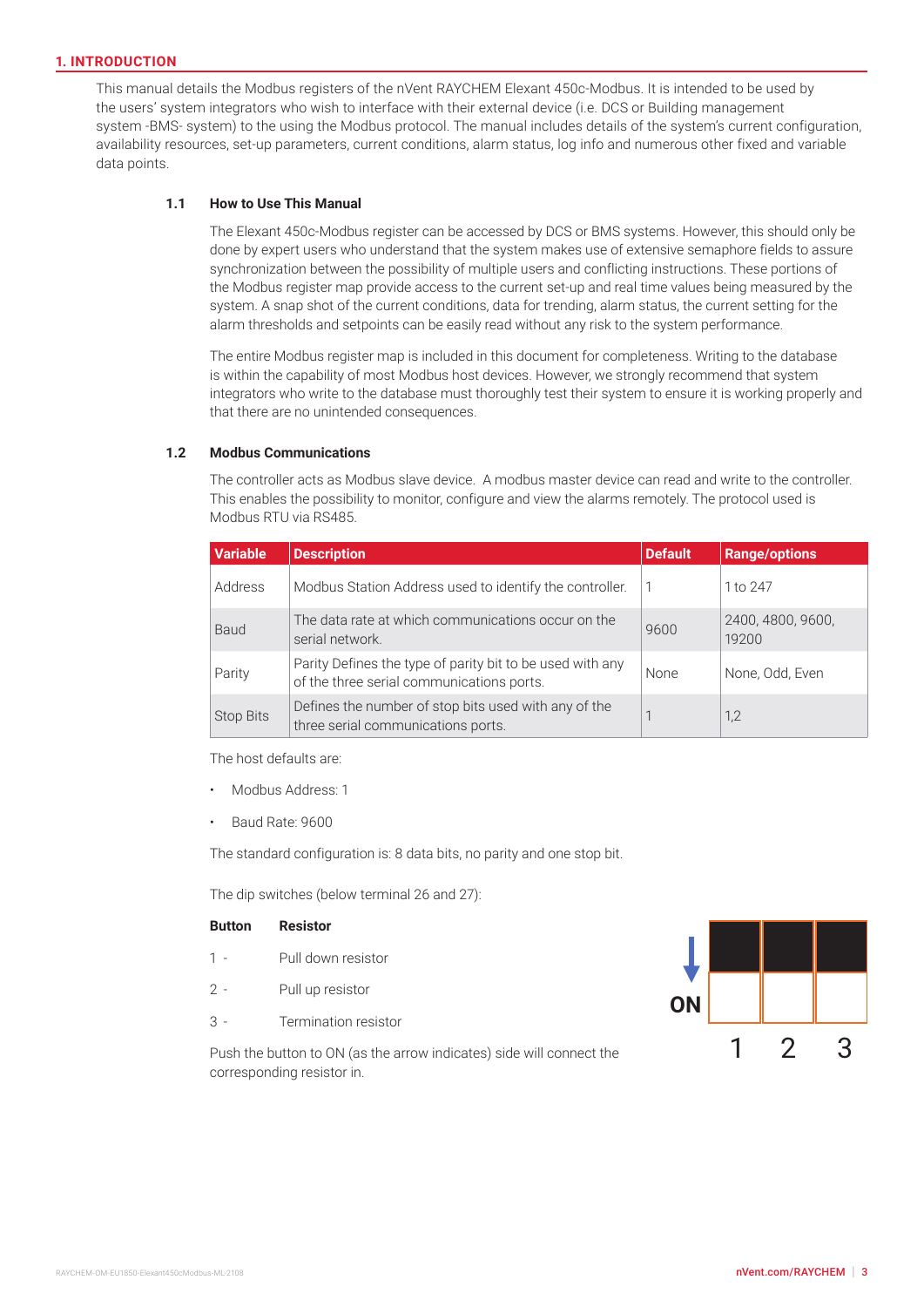#### <span id="page-3-0"></span>**2.1 Alarm Status Coils**

Modbus Function Code: 1

Modbus Start Address: 0

Modbus Block Size: 17

Number of Blocks: 1

| <b>Description</b> | <b>Modbus Address</b> | <b>Function</b> | <b>Comments</b>                               |
|--------------------|-----------------------|-----------------|-----------------------------------------------|
| High TS 1 Alarm    | $\Omega$              |                 | $0 = no$ alarm, $1 =$ alarm                   |
| Low TS 1 Alarm     | 1                     |                 | $0 = no$ alarm, $1 =$ alarm                   |
| TS 1 Failure       | $\overline{2}$        | 1               | $0 = no$ alarm, $1 =$ alarm                   |
| High TS 2          | 3                     | 1               | $0 = no$ alarm, $1 =$ alarm                   |
| Low $TS2$          | $\overline{4}$        | 1               | $0 = no$ alarm, $1 =$ alarm                   |
| TS 2 Failure       | 5                     | 1               | $0 = no$ alarm, $1 =$ alarm                   |
| Internal Error     | 15                    | 1               | $0 =$ no internal error, $1 =$ internal error |
| Panel Alarm status | 16                    |                 | $0 = no$ alarm, $1 =$ alarm                   |

# **2.2 Controller Setup Parameters**

Modbus Function Code: 1,5,15

Modbus Start Address: 145

Modbus Block Size: 9

Number of Blocks: 1

| <b>Description</b>            | <b>Modbus Address</b> | <b>Function</b> | <b>Comments</b>                             |
|-------------------------------|-----------------------|-----------------|---------------------------------------------|
| TS1 Fail Mode                 | 145                   | 1, 5, 15        | $0 =$ Fail off, $1 =$ Fail on               |
| TS2 Fail Mode                 | 146                   | 1, 5, 15        | $0 =$ Fail off, 1 = Fail on                 |
| <b>Test Program</b>           | 147                   | 1, 5, 15        | $0 = no$ , 1 = yes, test program is running |
| Alarm Buzzer                  | 148                   | 1, 5, 15        | $0 = no$ , buzzer off $1 = yes$ , buzzer on |
| TS1 high alarm<br>feature off | 149                   | 1, 5, 15        | $0 =$ alarm active, 1 = alarm deactive      |
| TS1 high alarm<br>feature off | 150                   | 1, 5, 15        | $0 =$ alarm active, 1 = alarm deactive      |
| TS1 low alarm<br>feature off  | 151                   | 1, 5, 15        | $0 =$ alarm active, 1 = alarm deactive      |
| TS1 low alarm<br>feature off  | 152                   | 1, 5, 15        | $0 =$ alarm active, 1 = alarm deactive      |
| Panel Alarm Control           | 153                   | 1, 5, 15        | $0 =$ alarm deactive, 1 = alarm active      |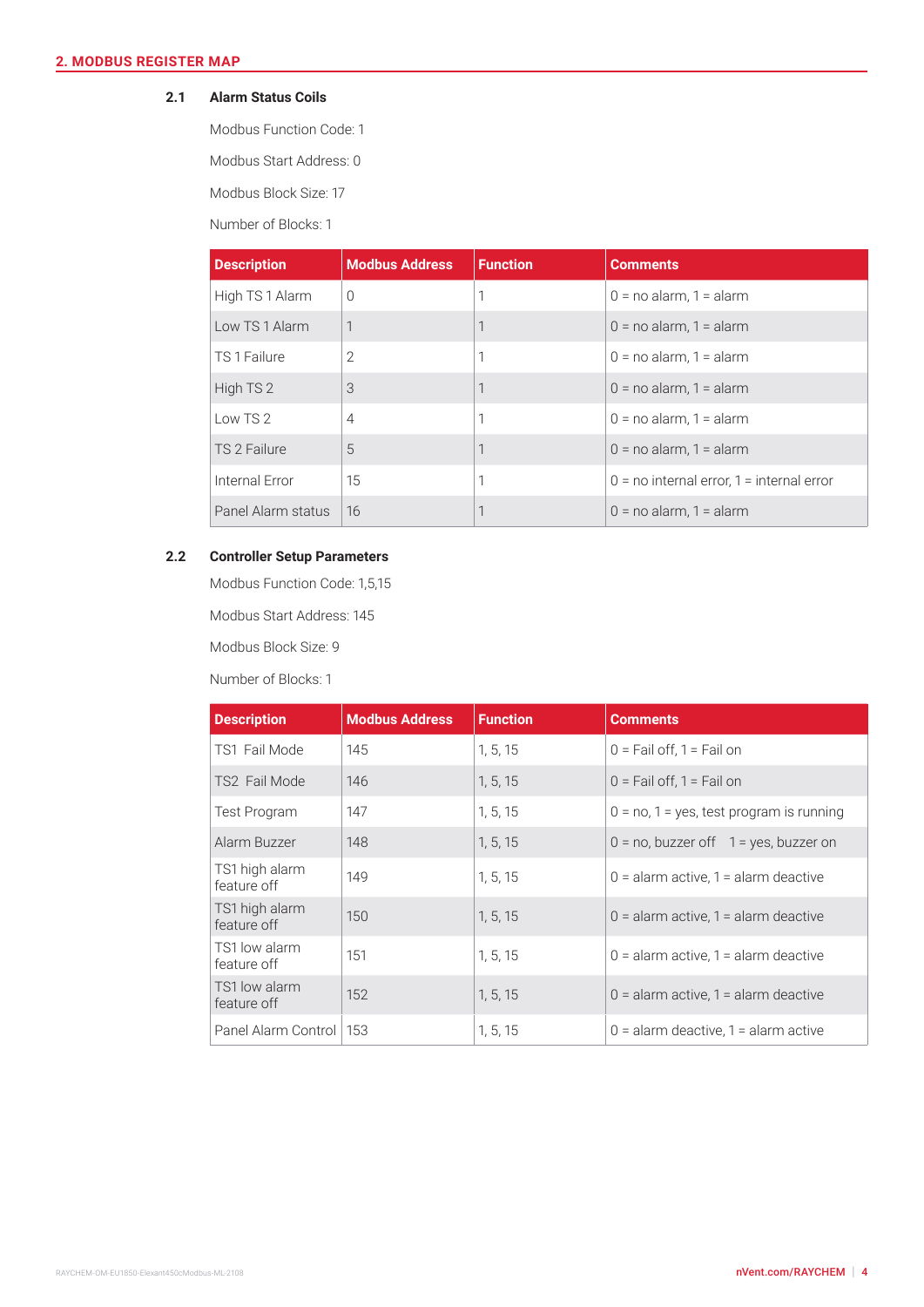# <span id="page-4-0"></span>**2.3 Controller Status**

Modbus Function Code: 2

Modbus Start Address: 3

Modbus Block Size: 3

Number of Blocks: 1

| <b>Description</b>    | <b>Modbus Address</b> | <b>Function</b> | <b>Comments</b>                         |
|-----------------------|-----------------------|-----------------|-----------------------------------------|
| Raw Switch Output1    |                       |                 | $0 = HCl$ relay off, 1 = HC1 relay on   |
| <b>Keylock Status</b> |                       |                 | $0 = no$ , 1 = yes, locked              |
| Raw Switch Output2    |                       |                 | $0 = HC2$ relay off, $1 = HC2$ relay on |

#### **2.4 INPUT Parameters**

Modbus Function Code: 3, 6, 16

Modbus Start Address: 0

Modbus Block Size: 20

Number of Blocks: 1

| <b>Description</b>                              | <b>Modbus</b><br><b>Address</b> | <b>Function</b> | <b>Comments</b>                                                                                                                                                                                                 | <b>Units</b> | <b>Scaling</b>  |
|-------------------------------------------------|---------------------------------|-----------------|-----------------------------------------------------------------------------------------------------------------------------------------------------------------------------------------------------------------|--------------|-----------------|
| Control<br>Temperature<br>Setpoint 1            | $\overline{0}$                  | 3, 6, 16        | 0°C to 80°C (0°C to 245°C for PT100)                                                                                                                                                                            | $^{\circ}$ C | $10$ ths $_{*}$ |
| <b>PASC Minimum</b><br>Pipe Size 2              | 1                               | 3, 6, 16        | 10,15,20,25,32,40,50,60,70,80,100,<br>125 if invalid value 25 is used                                                                                                                                           | DN           | 1               |
| Switch Control<br>Mode                          | $\overline{2}$                  | 3, 6, 16        | 4 = Line/Line, 5 = PASC/PASC,<br>6 = Line/PASC, 7 = PASC/Line,<br>$8 = Line/OFF, 9 = PASC/OFF,$<br>$10 =$ OFF/Line, $11 =$ OFF/PASC,<br>$12 = OFF/OFF$                                                          |              | 1               |
| Deadband 1                                      | 3                               | 3, 6, 16        | 1.0°C to 5°C                                                                                                                                                                                                    | $^{\circ}$ C | $10$ ths $_{*}$ |
| <b>PASC Minimum</b><br>Ambient<br>Temperature 1 | $\overline{4}$                  | 3, 6, 16        | $-40^{\circ}$ C to $0^{\circ}$ C                                                                                                                                                                                | $^{\circ}$ C | $10$ ths $_{*}$ |
| <b>PASC Minimum</b><br>Pipe Size 1              | 5                               | 3, 6, 16        | 10,15,20,25,32,40,50,60,70,80,100,<br>125 if invalid value 25 is used                                                                                                                                           | DN           | 1               |
| PASC Power Adjust 6                             |                                 | 3, 6, 16        | 70,80,90,100,110,120,130,140                                                                                                                                                                                    | $\%$         | 1               |
| Sensor Setup                                    | 7                               | 3, 6, 16        | bit 1 = TS 1 assign for Circuit 1<br>bit 2 = TS 2 assign for Circuit 1<br>bit 5 = TS 1 assign for Circuit 2<br>bit 6 = TS 2 assign for Circuit 2<br>bit $0,3,4,7 = NA$<br>$0 = No (No select) 1 = Yes (Select)$ |              | 1               |
| Language                                        | 8                               | 3, 6, 16        | $0 =$ DANISH, $1 =$ GERMAN,<br>$2 = DUTCH$ , $3 = ENGLISH$ ,<br>$4 = FRENCH, 5 = ITALIAN,$<br>$6 =$ SWEDISH, $7 =$ NORWEGIAN,<br>8 = FINNISH, 9 = RUSSIAN,<br>$10 = CZECH, 11 = POLISH$                         |              | 1               |

\* Temperature displayed in 1/10th of °C (example: 10°C = 100)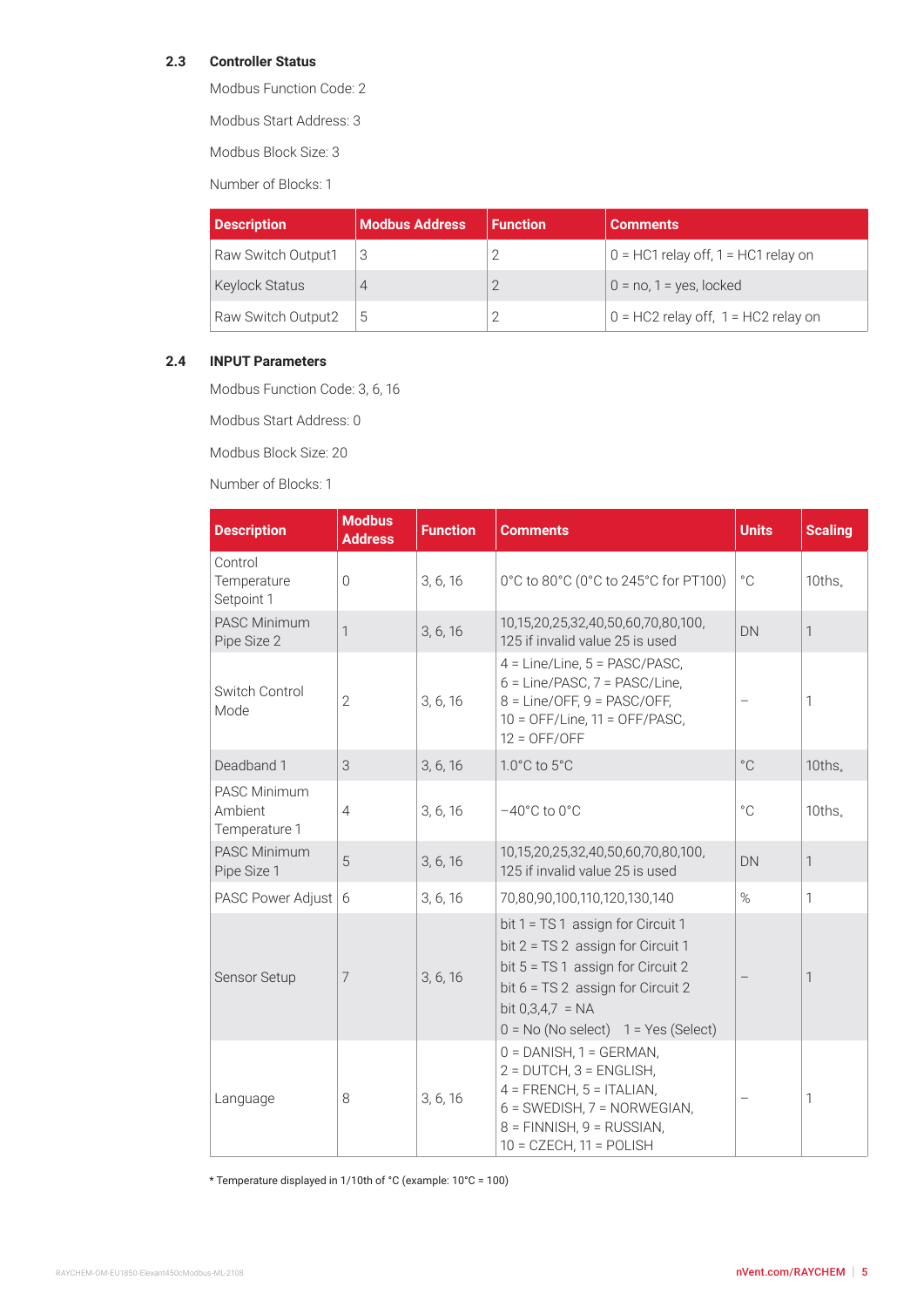<span id="page-5-0"></span>

| <b>Description</b>                              | <b>Modbus</b><br><b>Address</b> | <b>Function</b> | <b>Comments</b>                                                                                                                                                                                                                                                                                                                    | <b>Units</b> | <b>Scaling</b>  |
|-------------------------------------------------|---------------------------------|-----------------|------------------------------------------------------------------------------------------------------------------------------------------------------------------------------------------------------------------------------------------------------------------------------------------------------------------------------------|--------------|-----------------|
| Country                                         | 9                               | 3, 6, 16        | $0 = GERMANY$ . 1 = AUSTRIA.<br>$2 = SWITZERLAND, 3 = UK,$<br>$4 = FRANCE, 5 = ITALY,$<br>6 = POLAND, 7 = CZECH_REPUBLIC, 8<br>$=$ DENMARK, 9 = BELGIUM,<br>$10 = RUSSIA$ , $11 = CHINA$ ,<br>$12 = JAPAN$ , $13 = SWEDEN$ ,<br>$14 = NORWAY, 15 = LITHUANIA,$<br>16 = SLOVAKIA, 17 = NETHERLANDS,<br>$18 = FINLAND, 19 = IRELAND$ |              | 1               |
| Cable type 1                                    | 10                              | 3, 6, 16        | $0 = 10XL2_ZH$ , 1 = 15XL2_ZH,<br>$2 = 26XL2_ZH$ , $3 = 31XL2_ZH$ ,<br>$4 = FS_C10_2X, 5 = OTHER$                                                                                                                                                                                                                                  |              | 1               |
| Cable type 2                                    | 11                              | 3, 6, 16        | $0 = 10XL2_ZH$ , 1 = 15XL2_ZH,<br>$2 = 26XL2_ZH$ , $3 = 31XL2_ZH$ ,<br>$4 = FS_C10_2X, 5 = OTHER$                                                                                                                                                                                                                                  |              | 1               |
| Deadband 2                                      | 12                              | 3, 6, 16        | $1.0^{\circ}$ C to $5^{\circ}$ C                                                                                                                                                                                                                                                                                                   | $^{\circ}$ C | $10$ ths.       |
| Date-Year                                       | 13                              | 3, 6, 16        | $00 - 99$                                                                                                                                                                                                                                                                                                                          | year         | 1               |
| Date-Month                                      | 14                              | 3, 6, 16        | $1 - 12$                                                                                                                                                                                                                                                                                                                           | month        | 1               |
| Date-Day                                        | 15                              | 3, 6, 16        | $1 - 31$                                                                                                                                                                                                                                                                                                                           | day          | 1               |
| Time-Hour                                       | 16                              | 3, 6, 16        | $0 - 23$                                                                                                                                                                                                                                                                                                                           | hour         | 1               |
| Time-Minute                                     | 17                              | 3, 6, 16        | $0 - 59$                                                                                                                                                                                                                                                                                                                           | minute       | 1               |
| Control<br>Temperature<br>Setpoint 2            | 18                              | 3, 6, 16        | 0°C to 80°C (0°C to 245°C for PT100)                                                                                                                                                                                                                                                                                               | $^{\circ}$ C | $10$ ths $_{*}$ |
| <b>PASC Minimum</b><br>Ambient<br>Temperature 2 | 19                              | 3, 6, 16        | $-40^{\circ}$ C to $0^{\circ}$ C                                                                                                                                                                                                                                                                                                   | $^{\circ}$ C | $10$ ths.       |

\* Temperature displayed in 1/10th of °C (example: 10°C = 100)

# **2.5 Temperature Sensor Parameters**

Modbus Function Code: 3, 6, 16

Modbus Start Address: 20

Modbus Block Size: 4

Number of Blocks: 1

| <b>Description</b>                        | <b>Modbus</b><br><b>Address</b> | <b>Function</b> | <b>Comments</b>                                                  | <b>Units</b> | <b>Scaling</b> |
|-------------------------------------------|---------------------------------|-----------------|------------------------------------------------------------------|--------------|----------------|
| High TS 1 Alarm<br>Setpoint $_{**}$       | 20                              | 3, 6, 16        | $2^{\circ}$ C – 90 $^{\circ}$ C<br>(2°C to 250°C for PT100)      | °C           | $10$ ths.      |
| Low TS 1 Alarm<br>Setpoint $_{**}$        | 21                              | 3, 6, 16        | $-40^{\circ}$ C – 78 $^{\circ}$ C<br>(-40°C to +245°C for PT100) | $^{\circ}$ C | 10ths.         |
| High TS 2 Alarm<br>Setpoint <sub>**</sub> | 22                              | 3, 6, 16        | $2^{\circ}$ C – 90 $^{\circ}$ C<br>(2°C to 250°C for PT100)      | °C           | $10$ ths.      |
| Low TS 2 Alarm<br>$Setpoint_{**}$         | 23                              | 3, 6, 16        | $-40^{\circ}$ C – 78 $^{\circ}$ C<br>(-40°C to 245°C for PT100)  | $^{\circ}$ C | 10ths.         |

\* Temperature displayed in 1/10th of °C (example: 10°C = 100)

\*\* Can be disabled through section 2.2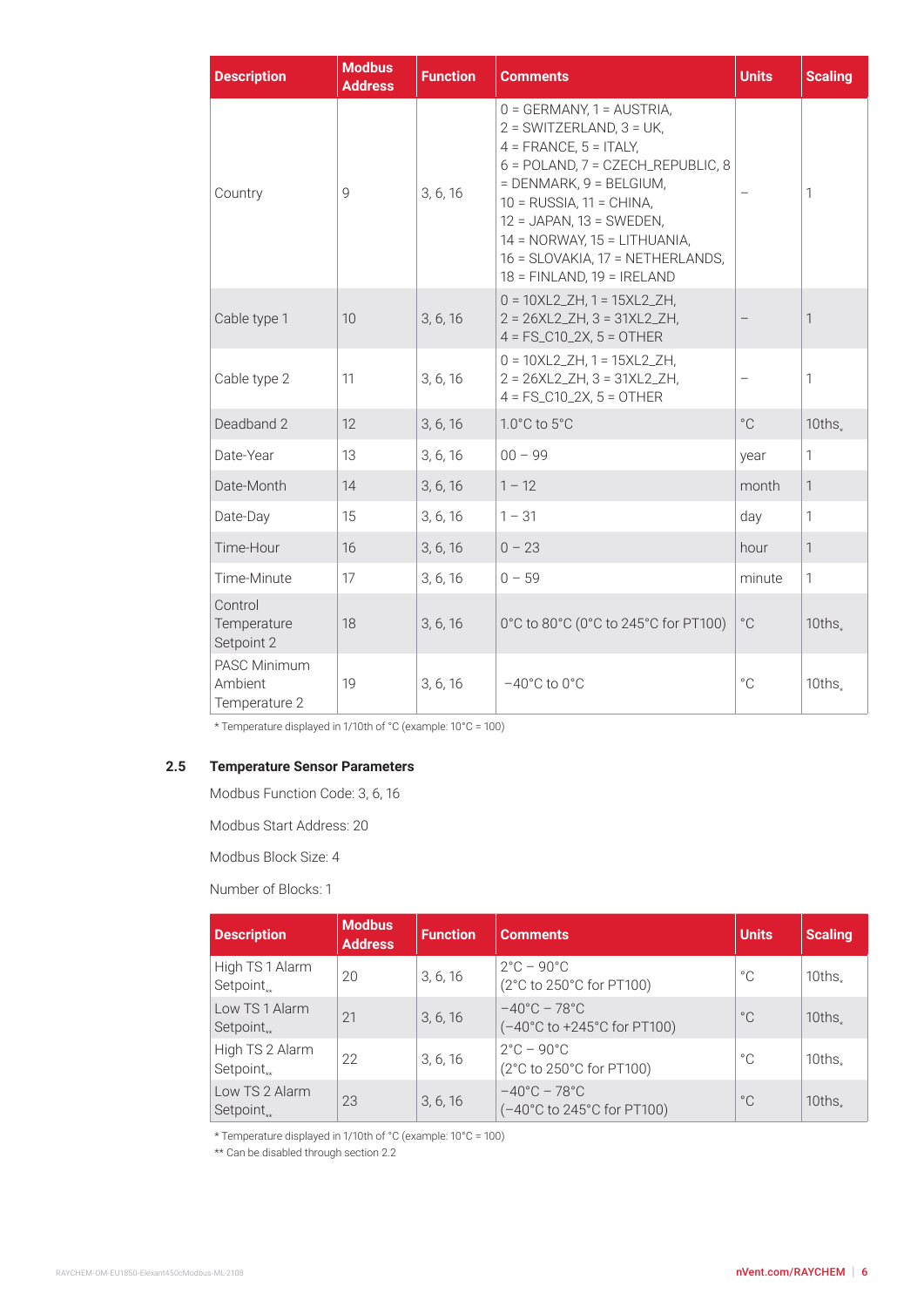# <span id="page-6-0"></span>**2.6 Override**

Modbus Function Code: 3, 6, 16

Modbus Start Address: 34

Modbus Block Size: 2

Number of Blocks: 1

| <b>Description</b> | <b>Modbus</b><br><b>Address</b> | <b>Function</b> | <b>Comments</b>                                           | <b>Units</b> | <b>Scaling</b>  |
|--------------------|---------------------------------|-----------------|-----------------------------------------------------------|--------------|-----------------|
| Remote Override    | 34                              | 3, 6, 16        | $0 =$ Override not active<br>1 = Force on Override active |              | -               |
| Status 1           |                                 |                 | 2 = Force off Override active                             |              |                 |
| Remote Override    |                                 |                 | $0 =$ Override not active                                 |              |                 |
| Status 2           | 35                              | 3, 6, 16        | 1 = Force on Override active                              |              | $\qquad \qquad$ |
|                    |                                 |                 | 2 = Force off Override active                             |              |                 |

# **2.7 Controller's Identification Tag**

Modbus Function Code: 3, 6, 16

Modbus Start Address: 90

Modbus Block Size: 10

Number of Blocks: 1

| <b>Description</b>                 | <b>Modbus</b><br><b>Address</b> | <b>Function</b> | <b>Comments</b>                                                                                                                                                                                                                                                                                                                                                                       | <b>Units</b> | <b>Scaling</b> |
|------------------------------------|---------------------------------|-----------------|---------------------------------------------------------------------------------------------------------------------------------------------------------------------------------------------------------------------------------------------------------------------------------------------------------------------------------------------------------------------------------------|--------------|----------------|
| Controller's<br>Identification Tag | 90 to 99                        | 3, 6, 16        | Letters(A-Z) numbers(0-9), $/( )_{{}_{-}}\#$<br>Two characters per address.<br>String terminators = Null or space<br>Note: LSByte of 99 is always Null.<br>Input the ascii code for the characters  <br>above, for example, input 0x4142<br>(Hex or 16706 in Dec) for register 90,<br>and 0x3031 (in Hex or 12337 in Dec)<br>for register 91, then the controller ID<br>will be AB01. |              |                |

#### **2.8 Console Parameters**

Modbus Function Code: 3, 6, 16

Modbus Start Address: 120

Modbus Block Size: 2

Number of Blocks: 1

| <b>Description</b>      | <b>Modbus</b><br><b>Address</b> | <b>Function</b> | <b>Comments</b>                                                                                                                                                              | <b>Units</b> | <b>Scaling</b> |
|-------------------------|---------------------------------|-----------------|------------------------------------------------------------------------------------------------------------------------------------------------------------------------------|--------------|----------------|
| Keylock Passcode        | 120                             | 3, 6, 16        | 1 to 9999:<br>Incorrect passcode input will be<br>ignored, and correct input will be valid<br>for 2 minutes. (used to enter the code<br>to unlock access to<br>register 121) |              |                |
| Lock Enable/<br>Disable | 121                             | 3, 6, 16        | $0 =$ Keylock inactive,<br>1 = Keylock active                                                                                                                                |              |                |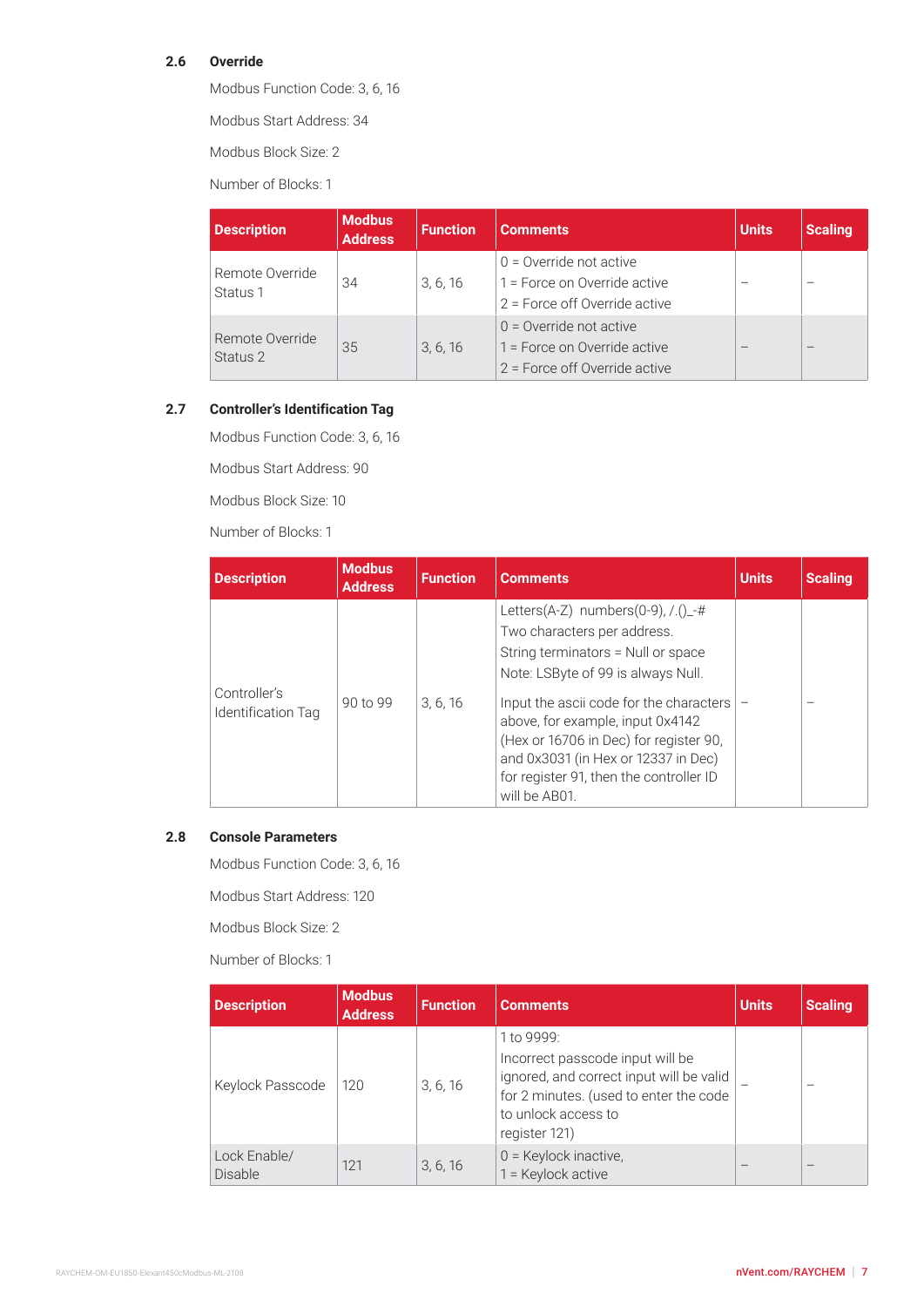#### <span id="page-7-0"></span>**2.9 Temperature Sensor Parameters**

Modbus Function Code: 3, 6, 16

Modbus Start Address: 147

Modbus Block Size: 1

Number of Blocks: 1

| <b>Description</b>                         | <b>Modbus</b><br><b>Address</b> | <b>Function</b> | <b>Comments</b>                                       | Units | Scaling |
|--------------------------------------------|---------------------------------|-----------------|-------------------------------------------------------|-------|---------|
| Communications<br><b>Activity Time-out</b> | 147                             | 3, 6, 16        | Used for load shedding and remote<br>override $0-255$ | sec   |         |

#### **2.10 General Controller Information**

Modbus Function Code: 4

Modbus Start Address: 0

Modbus Block Size: 4

Number of Blocks: 1

| <b>Description</b>      | <b>Modbus</b><br><b>Address</b> | <b>Function</b> | <b>Comments</b>              | <b>Units</b> | <b>Scaling</b> |
|-------------------------|---------------------------------|-----------------|------------------------------|--------------|----------------|
| Device Type             | $\left( \right)$                | 4               | Fixed value = $450$          |              |                |
| <b>Firmware Version</b> |                                 | $\overline{4}$  | Firmware Version-Major 0-255 |              |                |
| Firmware Version        | 2                               | 4               | Firmware Version-Minor 0-255 |              |                |
| <b>Firmware Version</b> | 3                               | $\overline{4}$  | Firmware Version-Build 0-255 |              |                |

# **2.11 Dynamic Output Status**

Modbus Function Code: 4

Modbus Start Address: 50

Modbus Block Size: 15

Number of Blocks: 1

| <b>Description</b>                      | <b>Modbus</b><br><b>Address</b> | <b>Function</b> | <b>Comments</b>                                                                                                                                                                                                                                                                                                      | <b>Units</b> | <b>Scaling</b> |
|-----------------------------------------|---------------------------------|-----------------|----------------------------------------------------------------------------------------------------------------------------------------------------------------------------------------------------------------------------------------------------------------------------------------------------------------------|--------------|----------------|
| Control Output<br>Duty Cycle 1          | 50                              | $\overline{4}$  | $0 =$ full off, 100 = full on                                                                                                                                                                                                                                                                                        | $\%$         |                |
| <b>Tracing Control</b><br><b>Status</b> | 51                              | $\overline{4}$  | 2 digits, the first for circuit 1 and the<br>second for circuit 2 (for example, 0<br>means both are normal, 15 means<br>circuit $1 =$ force off, circuit $2 =$ force<br>on)<br>$0 =$ normal temperature control<br>$1 =$ output override force off<br>$2 = test program$ in progress<br>5 = output override force on |              | 1              |
| PASC On-Count 1                         | 52                              | $\overline{4}$  |                                                                                                                                                                                                                                                                                                                      | sec          | 1              |
| PASC Off-Count 1                        | 53                              | $\overline{4}$  |                                                                                                                                                                                                                                                                                                                      | sec          | $\mathbf{1}$   |
| <b>PASC Next Switch</b><br>Count 1      | 54                              | $\overline{4}$  |                                                                                                                                                                                                                                                                                                                      | sec          | 1              |
| PASC Percent On 1                       | 55                              | $\overline{4}$  | $0 = full$ off, 100 = full on                                                                                                                                                                                                                                                                                        | $\%$         | $\mathbf{1}$   |
| <b>PASC Output State</b>                | 56                              | 4               | $0 =$ Off, $1 =$ On                                                                                                                                                                                                                                                                                                  |              |                |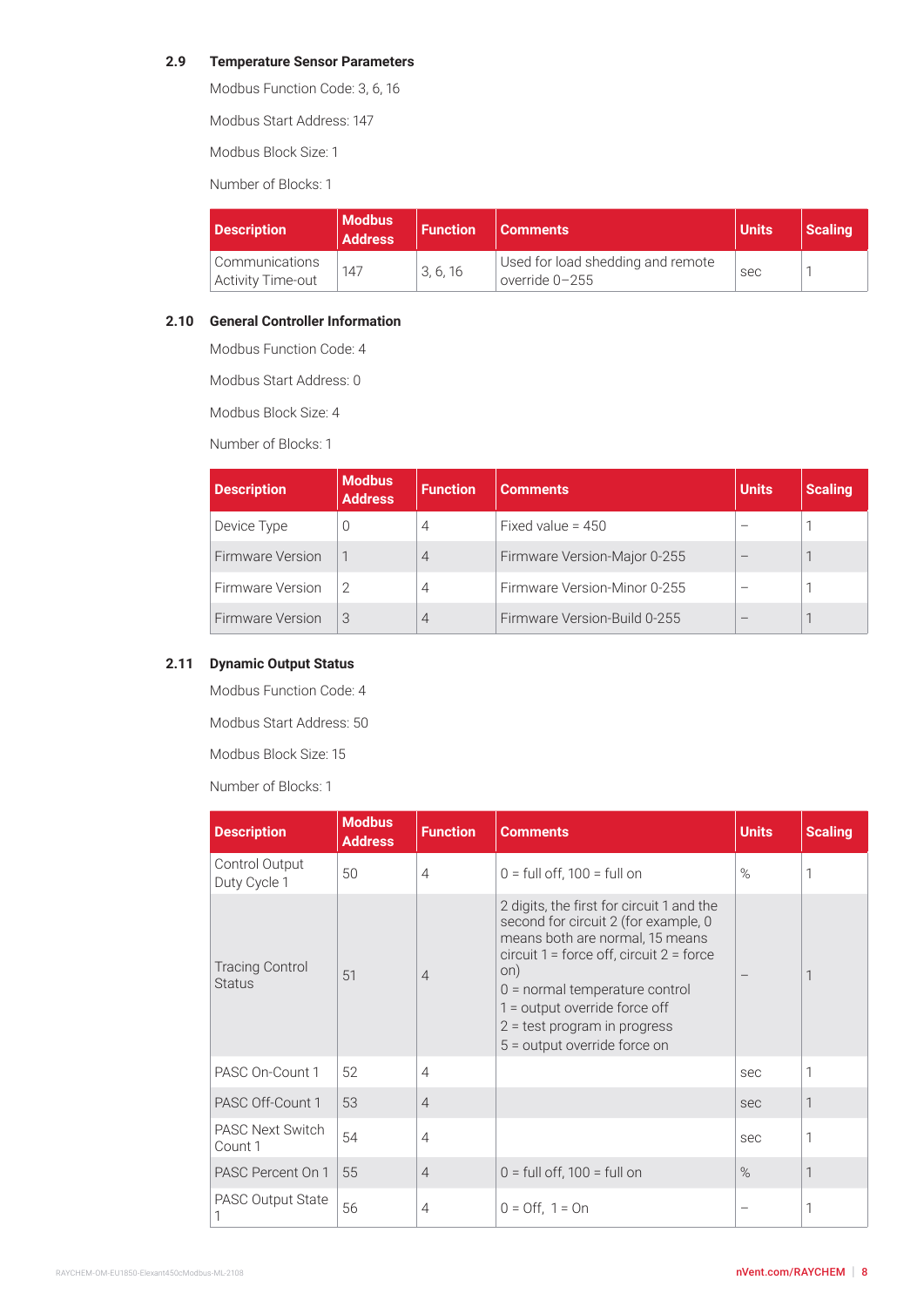<span id="page-8-0"></span>

| <b>Description</b>                 | <b>Modbus</b><br><b>Address</b> | <b>Function</b> | <b>Comments</b>                 | <b>Units</b> | <b>Scaling</b> |
|------------------------------------|---------------------------------|-----------------|---------------------------------|--------------|----------------|
| PASC Total Time 1                  | 57                              | $\overline{4}$  |                                 | sec          | 1              |
| Control Output<br>Duty Cycle 2     | 58                              | $\overline{4}$  | $0 =$ full off, 100 = full on   | $\%$         | 1              |
| PASC On-Count 2                    | 59                              | $\overline{4}$  |                                 | sec          | 1              |
| PASC Off-Count 2                   | 60                              | $\overline{4}$  |                                 | sec          | 1              |
| <b>PASC Next Switch</b><br>Count 2 | 61                              | $\overline{4}$  |                                 | sec          | 1              |
| PASC Percent On 2                  | 62                              | $\overline{4}$  | 0=full off, 100=full on         | $\%$         | 1              |
| PASC Output<br>State 2             | 63                              | $\overline{4}$  | $0 = \text{Off}, 1 = \text{On}$ |              | 1              |
| PASC Total Time 2                  | 64                              | $\overline{4}$  |                                 | sec          | 1              |

#### **2.12 Analog Readings**

Modbus Function Code: 4

Modbus Start Address: 81

Modbus Block Size: 2

Number of Blocks: 1

| <b>Description</b>          | <b>Modbus</b><br><b>Address</b> | <b>Function</b> | <b>Comments</b>                                                           | <b>Units</b> | <b>Scaling</b> |
|-----------------------------|---------------------------------|-----------------|---------------------------------------------------------------------------|--------------|----------------|
| Current TS1<br>Temperature  | $8^{\circ}$                     | 4               | TS 1 failure = $+3000.0^{\circ}$ C<br>TS 1 not used = $+3200.0^{\circ}$ C | $\circ \cap$ | 10ths.         |
| Current TS 2<br>Temperature | 82                              | 4               | TS 2 failure = $+3000.0^{\circ}$ C<br>TS 2 not used = $+3200.0^{\circ}$ C | $^{\circ}$ C | 10ths.         |

\* Temperature displayed in 1/10th of °C (example: 10°C = 100)

#### **2.13 Disclaimer**

MODBUS map information is proprietary and confidential. Use of this information is permitted solely in order to implement a communications link between customer equipment and nVent RAYCHEM controllers. It may not be used for any other purpose, and it is not to be disclosed to 3rd parties without the written consent of nVent Thermal LLC.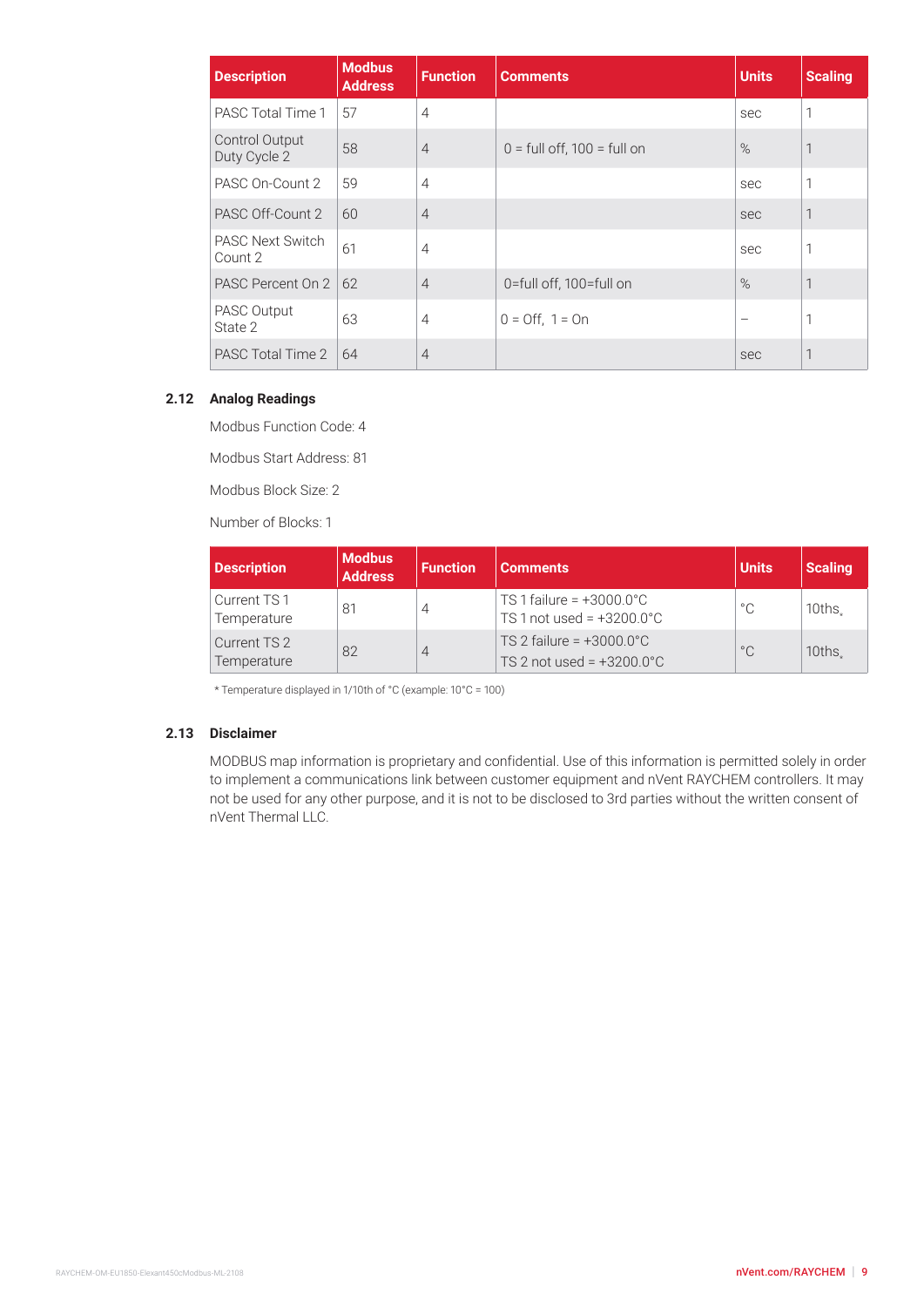#### **1. EINFÜHRUNG**

Diese Anleitung beschreibt die Modbus-Register des nVent RAYCHEM Elexant 450c-Modbus. Sie ist für Systemintegratoren bestimmt, die ein externes Gerät (d. h. Leit- oder Gebäudeautomationssystem) über das Modbus-Protokoll verknüpfen möchten. Die Anleitung beschreibt den Modbus-Zugriff auf Angaben zur aktuellen Konfiguration des Systems, zur Verfügbarkeit, zu eingestellten Parametern, zu aktuellen Bedingungen, zum Alarmstatus, zu Protokollinformationen und zu zahlreichen anderen festen oder variablen Datenpunkten.

#### **1.1 Verwendung dieser Anleitung**

Leit- oder Gebäudeautomationssysteme können über Modbus auf das Elexant 450c-Modbus-Register zugreifen. Dies wird jedoch nur erfahrenen Anwendern empfohlen, da das System in großem Umfang Datenstrukturfelder verwendet, um auch bei mehreren Anwendern und gegensätzlichen Anweisungen die Prozesssynchronisation zu gewährleisten. Diese Teile der Modbus-Register-Map ermöglichen den Zugriff auf die aktuelle Konfiguration und auf Echtzeitwerte, die vom System gemessen werden. Eine Zusammenfassung der aktuellen Bedingungen, Trenddaten, Alarmstatus, aktuelle Alarmschwellenwerte und Sollwerte lassen sich dadurch ohne Beeinträchtigung der Systemleistung leicht ablesen.

Aus Gründen der Vollständigkeit ist in diesem Dokument die vollständige Register-Map aufgeführt. Die meisten Modbus-Hostgeräte sind in der Lage, in die Datenbank zu schreiben. Wir empfehlen jedoch dringend, dass Systemintegratoren, die in die Datenbank schreiben, ihr System eingehend testen, um sicherzustellen, dass es ordnungsgemäß funktioniert und nicht beabsichtigte Auswirkungen ausgeschlossen sind.

#### **1.2 Modbus-Kommunikation**

Das Steuergerät agiert als Host-Client-Gerät. Ein Modbus-Host-Gerät kann auf das Steuergerät schreiben und vom Steuergerät lesen. Dadurch ist es möglich, Alarme fern zu überwachen, zu konfigurieren und anzuzeigen. Das verwendete Protokoll ist Modbus RTU über RS485.

| <b>Variabel</b> | <b>Beschreibung</b>                                                                                                                   | <b>Standard</b> | <b>Bereich/Optionen</b>    |
|-----------------|---------------------------------------------------------------------------------------------------------------------------------------|-----------------|----------------------------|
| Adresse         | Die zur Identifizierung des Steuergeräts verwendete<br>Modbus-Stationsadresse.                                                        |                 | 1 bis 247                  |
| Baud            | Die Datenrate, mit der die Kommunikation über das<br>serielle Netzwerk erfolgt.                                                       | 9600            | 2400, 4800, 9600,<br>19200 |
| Parität         | Die Parität definiert die Art des Paritätsbits, das mit<br>einer der drei seriellen Kommunikationsschnittstellen<br>verwendet wird.   | Keine           | Keine, gerade,<br>ungerade |
| Stoppbits       | Die Stoppbits definieren die Art der Stoppbits, die mit<br>einer der drei seriellen Kommunikationsschnittstellen<br>verwendet werden. |                 | 1,2                        |

Standardeinstellungen des Hosts:

- Modbus-Adresse: 1
- Baud Rate: 9600

Die Standardkonfiguration lautet: 8 Datenbits, keine Parität und ein Stoppbit.

Die Dip-Schalter (unterhalb Klemme 26 und 27):

#### **Tastenwiderstand**

- 1 Widerstand reduzieren
- 2 Widerstand erhöhen
- 3 Endwiderstand

Drücken Sie die Taste auf ON (wie der Pfeil anzeigt), wird der entsprechenden Widerstand verbunden.

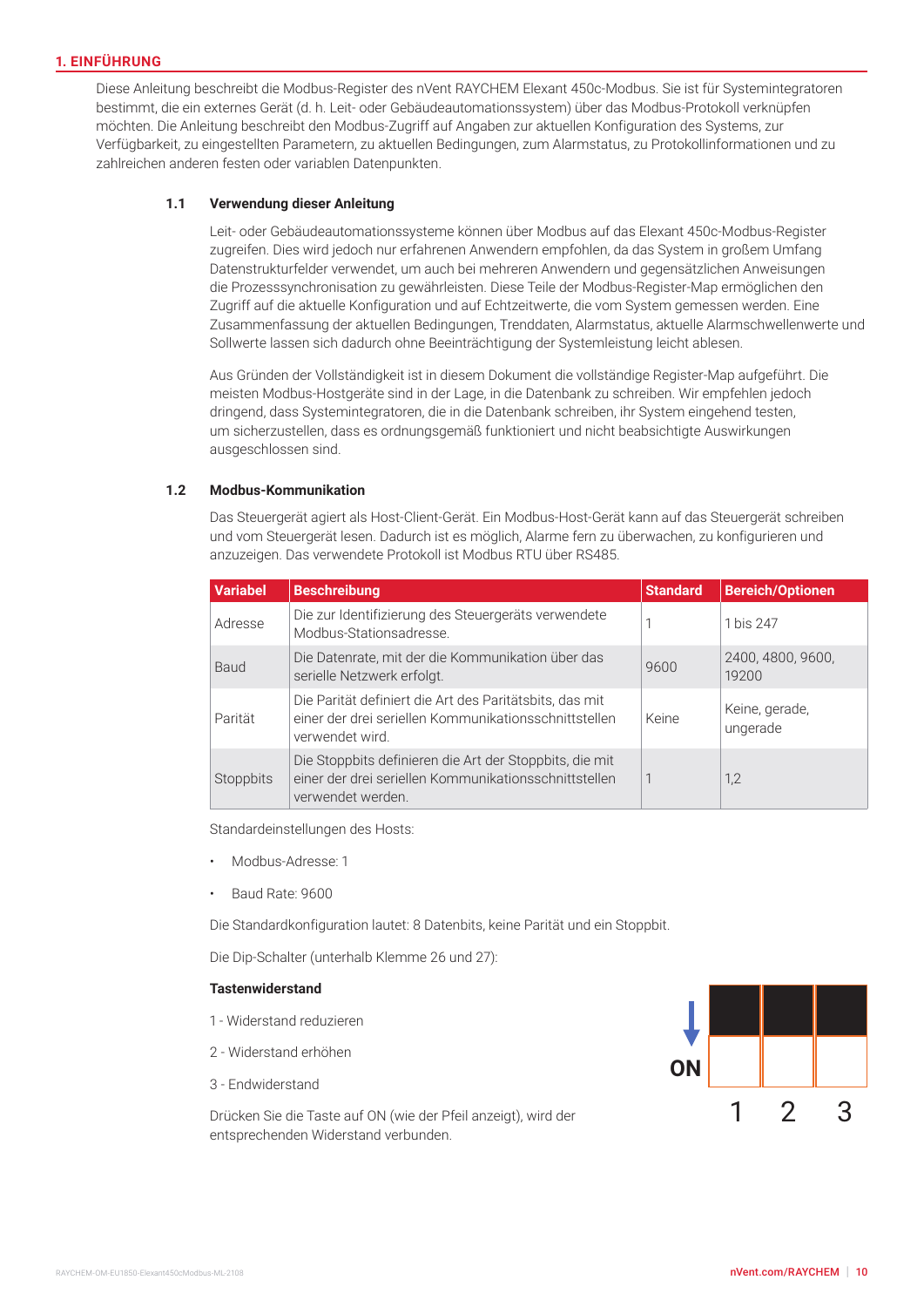# **2.1 Status Alarmausgang**

Modbus-Funktionscode: 1

Modbus-Startadresse: 0

Modbus-Blockgröße: 17

Anzahl von Blöcken: 1

| <b>Beschreibung</b>                               | <b>Modbus-Adresse</b> | <b>Funktion</b> | <b>Anmerkungen</b>                              |
|---------------------------------------------------|-----------------------|-----------------|-------------------------------------------------|
| TS 1 Alarm hoch                                   | $\Omega$              | 1               | $0 =$ kein Alarm, 1 = Alarm                     |
| TS 1 Alarm niedrig                                | 1                     | 1               | $0 =$ kein Alarm, 1 = Alarm                     |
| TS 1 Fehlschlag                                   | $\overline{2}$        | 1               | $0 =$ kein Alarm, 1 = Alarm                     |
| TS 2 Alarm hoch                                   | 3                     | 1               | $0 =$ kein Alarm, 1 = Alarm                     |
| TS 2 Alarm niedrig                                | $\overline{4}$        | 1               | $0 =$ kein Alarm, 1 = Alarm                     |
| TS 2 Fehlschlag                                   | 5                     | 1               | $0 =$ kein Alarm, 1 = Alarm                     |
| Interner Fehler                                   | 15                    | 1               | $0 =$ kein interner Fehler, 1 = interner Fehler |
| Schaltschrank -<br>Sammelstörung<br><b>Status</b> | 16                    |                 | $0 =$ kein Alarm, 1 = Alarm                     |

# **2.2 Steuergerät-Einstellungsparameter**

Modbus-Funktionscode: 1, 5, 15

Modbus-Startadresse: 145

Modbus-Blockgröße: 9

| <b>Beschreibung</b>                   | <b>Modbus-Adresse</b> | <b>Funktion</b> | <b>Anmerkungen</b>                                  |
|---------------------------------------|-----------------------|-----------------|-----------------------------------------------------|
| TS1 Fehlermodus                       | 145                   | 1, 5, 15        | $0 =$ Fehler aus, 1 = Fehler ein                    |
| TS2 Fehlermodus                       | 146                   | 1, 5, 15        | 0 = Fehler aus, 1 = Fehler ein                      |
| Testprogramm                          | 147                   | 1, 5, 15        | $0 =$ nein, 1 = ja, Testprogramm wird<br>ausgeführt |
| Alarmsummer                           | 148                   | 1, 5, 15        | $0 =$ nein, Summer aus, 1 = ja, Summer ein          |
| TS1 Alarm hoch<br>Funktion aus        | 149                   | 1, 5, 15        | $0 =$ Alarm aktiviert, 1 = Alarm deaktiviert        |
| TS1 Alarm hoch<br>Funktion aus        | 150                   | 1, 5, 15        | $0 =$ Alarm aktiviert, 1 = Alarm deaktiviert        |
| TS1 Alarm niedrig<br>Funktion aus     | 151                   | 1, 5, 15        | $0 =$ Alarm aktiviert, 1 = Alarm deaktiviert        |
| TS1 Alarm niedrig<br>Funktion aus     | 152                   | 1, 5, 15        | $0 =$ Alarm aktiviert, 1 = Alarm deaktiviert        |
| <b>Schaltschrank</b><br>Sammelstörung | 153                   | 1, 5, 15        | $0 =$ Alarm deaktiviert, 1 = Alarm aktiviert        |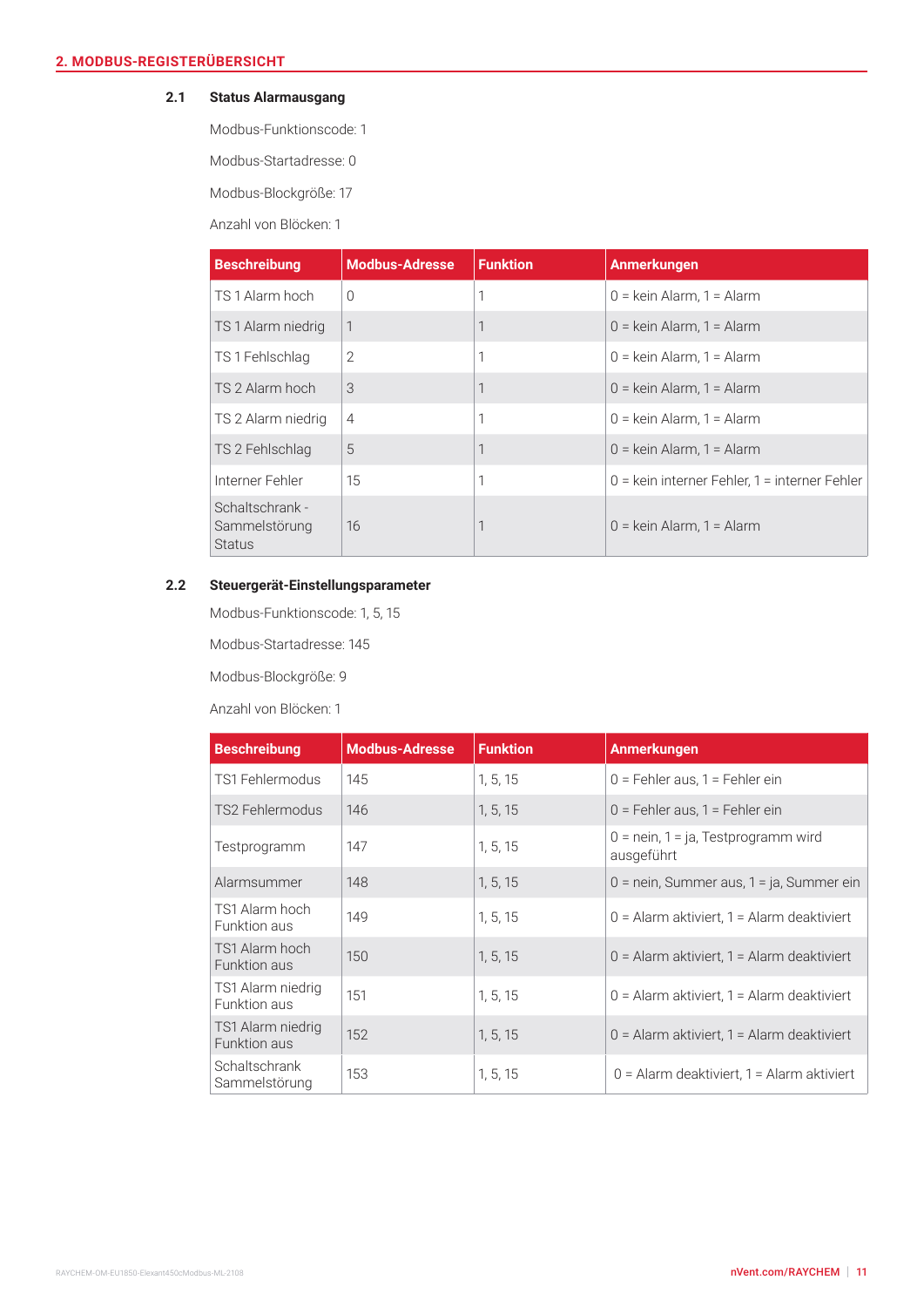# **2.3 Steuergerätestatus**

Modbus-Funktionscode: 2

Modbus-Startadresse: 3

Modbus-Blockgröße: 3

Anzahl von Blöcken: 1

| <b>Beschreibung</b>                  | Modbus-Adresse | <b>Funktion</b> | Anmerkungen                               |
|--------------------------------------|----------------|-----------------|-------------------------------------------|
| Raw-Schalter<br>Ausgang1             |                |                 | $0 = HC1$ -Relais aus, 1 = HC1-Relais ein |
| Tastensperre-Status                  | 4              |                 | $0 =$ nein, 1 = ja, gesperrt              |
| Raw-Schalter<br>Ausgang <sub>2</sub> | G              |                 | $0 = HC2$ -Relais aus, 1 = HC2-Relais ein |

#### **2.4 INPUT-Parameter**

Modbus-Funktionscode: 3, 6, 16

Modbus-Startadresse: 0

Modbus-Blockgröße: 20

| <b>Beschreibung</b>                    | Modbus-<br><b>Adresse</b> | <b>Funktion</b> | <b>Anmerkungen</b>                                                                                                                                                                                                     | <b>Einheiten</b> | <b>Skalierung</b>    |
|----------------------------------------|---------------------------|-----------------|------------------------------------------------------------------------------------------------------------------------------------------------------------------------------------------------------------------------|------------------|----------------------|
| Temperatursollwert 1                   | $\overline{0}$            | 3, 6, 16        | 0 °C bis 80 °C (0 °C bis 245 °C für<br>PT100)                                                                                                                                                                          | $^{\circ}$ C     | Zehntel <sub>+</sub> |
| <b>PASC</b><br>Mindestrohrweite 2      | 1                         | 3, 6, 16        | 10, 15, 20, 25, 32, 40, 50, 60, 70, 80,<br>100, 125; wenn ungültig, wird der<br>Wert 25 verwendet                                                                                                                      | DN               | $\mathbf{1}$         |
| Regelmodus                             | $\mathbf{2}$              | 3, 6, 16        | 4 = Leitung/Leitung, 5 = PASC/PASC,<br>6 = Leitung/PASC, 7 = PASC/Leitung,<br>8 = Leitung/AUS, 9 = PASC/AUS,<br>10 = AUS/Leitung, 11 = AUS/PASC,<br>$12 = AUS/AUS$                                                     |                  | 1                    |
| Totband 1                              | 3                         | 3, 6, 16        | 1,0 °C bis 5 °C                                                                                                                                                                                                        | $^{\circ}$ C     | Zehntel,             |
| PASC Mindestumge-<br>bungstemperatur 1 | $\overline{4}$            | 3, 6, 16        | $-40$ °C bis 0 °C                                                                                                                                                                                                      | $^{\circ}$ C     | Zehntel <sub>+</sub> |
| <b>PASC</b><br>Mindestrohrweite 1      | 5                         | 3, 6, 16        | 10, 15, 20, 25, 32, 40, 50, 60, 70, 80,<br>100, 125; wenn ungültig, wird der<br>Wert 25 verwendet                                                                                                                      | DN               | $\mathbf{1}$         |
| PASC-<br>Leistungsanpassung            | 6                         | 3, 6, 16        | 70, 80, 90, 100, 110, 120, 130, 140                                                                                                                                                                                    | $\%$             | 1                    |
| Sensoreinrichtung                      | 7                         | 3, 6, 16        | Bit 1 = TS 1 zuweisen für Kreis 1<br>Bit 2 = TS 2 zuweisen für Kreis 1<br>Bit 5 = TS 1 zuweisen für Kreis 2<br>Bit 6 = TS 2 zuweisen für Kreis 2<br>Bit $0,3,4,7 = NV$<br>0 = Nein (keine Auswahl) 1 = Ja<br>(Auswahl) |                  | $\mathbf{1}$         |
| Sprache                                | 8                         | 3, 6, 16        | 0 = DÄNISCH, 1 = DEUTSCH,<br>2 = NIEDERLÄNDISCH, 3 =<br>ENGLISCH,<br>4 = FRANZÖSISCH, 5 = ITALIENISCH,<br>6 = SCHWEDISCH, 7 = NORWEGISCH,<br>8 = FINNISCH, 9 = RUSSISCH,<br>10 = TSCHECHISCH, 11 = POLNISCH            |                  | 1                    |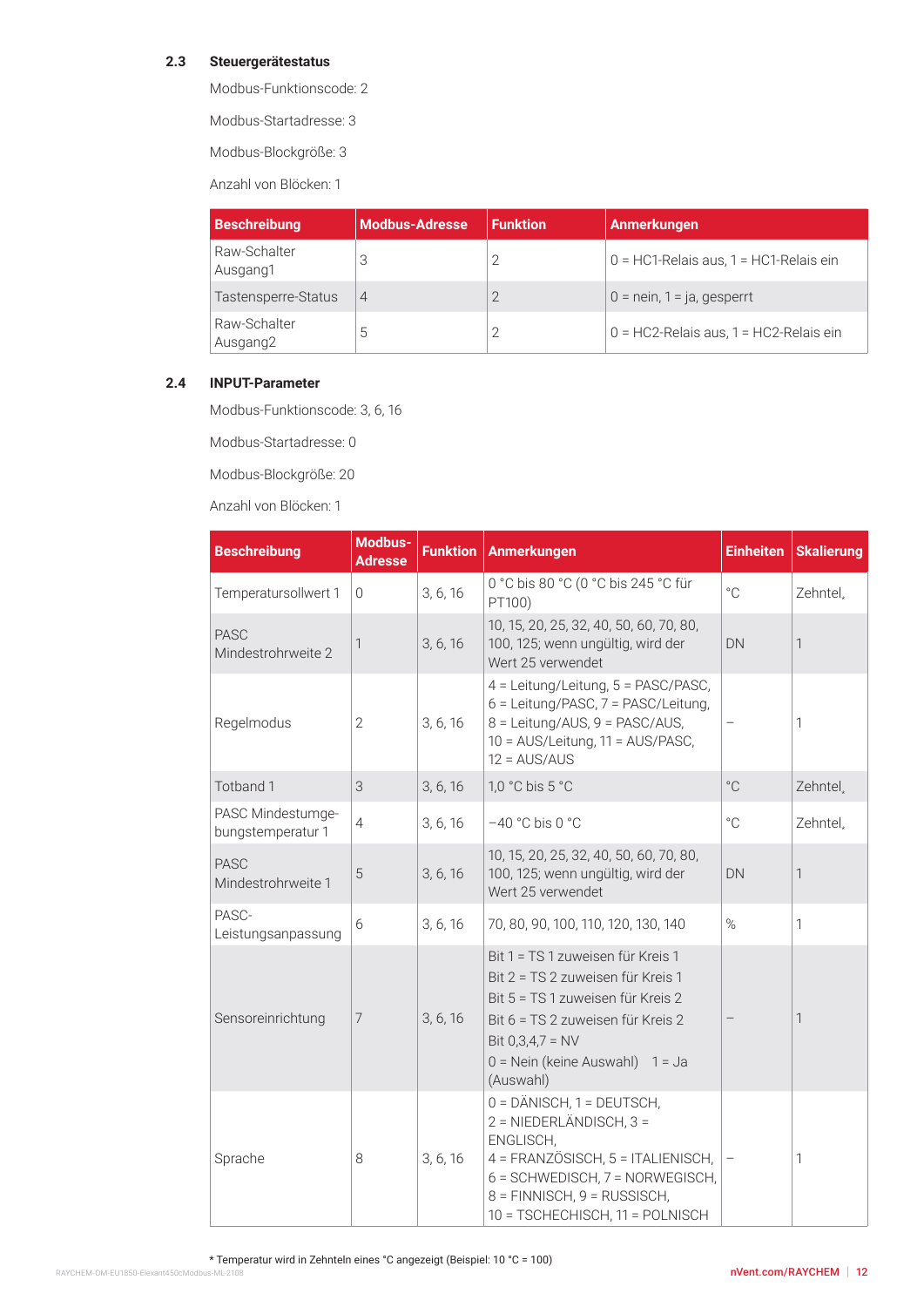| <b>Beschreibung</b>                    | Modbus-<br><b>Adresse</b> | <b>Funktion</b> | <b>Anmerkungen</b>                                                                                                                                                                                                                                                                                                                                                                    | <b>Einheiten</b> | <b>Skalierung</b> |
|----------------------------------------|---------------------------|-----------------|---------------------------------------------------------------------------------------------------------------------------------------------------------------------------------------------------------------------------------------------------------------------------------------------------------------------------------------------------------------------------------------|------------------|-------------------|
| Land                                   | 9                         | 3, 6, 16        | $0 =$ DEUTSCHLAND, $1 =$<br>ÖSTERREICH,<br>$2 = \text{SCHWEIZ}, 3 =$<br>GROSSBRITANNIEN,<br>$4$ = FRANKREICH, $5$ = ITALIEN,<br>6 = POLEN, 7 = TSCHECHISCHE<br>REPUBLIK.<br>$8 = DÄNEMARK, 9 = BELGIEN,$<br>$10 = RUSSLAND$ , $11 = CHINA$ ,<br>$12 = JAPAN$ , $13 = SCHWEDEN$ ,<br>14 = NORWEGEN, 15 = LITAUEN;<br>16 = SLOVAKIEN, 17 = NIEDERLANDE,<br>$18 = FINNLAND, 19 = IRLAND$ |                  | 1                 |
| Kabeltyp 1                             | 10                        | 3, 6, 16        | $0 = 10XL2_ZH$ , 1 = 15XL2_ZH,<br>$2 = 26XL2_ZH, 3 = 31XL2_ZH,$<br>$4 = FS_C10_2X$ , $5 = SONSTIGE$                                                                                                                                                                                                                                                                                   |                  | $\mathbf{1}$      |
| Kabeltyp 2                             | 11                        | 3, 6, 16        | $0 = 10XL2_ZH$ , 1 = 15XL2_ZH,<br>$2 = 26XL2_ZH$ , $3 = 31XL2_ZH$ ,<br>$4 = FS_C10_2X$ , $5 = SONSTIGE$                                                                                                                                                                                                                                                                               |                  | $\mathbf{1}$      |
| Totband 2                              | 12                        | 3, 6, 16        | 1,0 °C bis 5 °C                                                                                                                                                                                                                                                                                                                                                                       | $^{\circ}$ C     | Zehntel.          |
| Datum-Jahr                             | 13                        | 3, 6, 16        | $00 - 99$                                                                                                                                                                                                                                                                                                                                                                             | Jahr             | $\mathbf{1}$      |
| Datum-Monat                            | 14                        | 3, 6, 16        | $1 - 12$                                                                                                                                                                                                                                                                                                                                                                              | Monat            | $\mathbf{1}$      |
| Datum-Tag                              | 15                        | 3, 6, 16        | $1 - 31$                                                                                                                                                                                                                                                                                                                                                                              | Tag              | $\mathbf{1}$      |
| Uhrzeit-Stunde                         | 16                        | 3, 6, 16        | $0 - 23$                                                                                                                                                                                                                                                                                                                                                                              | Stunde           | $\mathbf{1}$      |
| Uhrzeit-Minute                         | 17                        | 3, 6, 16        | $0 - 59$                                                                                                                                                                                                                                                                                                                                                                              | Minute           | $\mathbf{1}$      |
| Temperatursollwert 2                   | 18                        | 3, 6, 16        | 0 °C bis 80 °C (0 °C bis 245 °C für<br>PT100)                                                                                                                                                                                                                                                                                                                                         | $^{\circ}$ C     | Zehntel,          |
| PASC Mindestumge-<br>bungstemperatur 2 | 19                        | 3, 6, 16        | $-40$ °C bis 0 °C                                                                                                                                                                                                                                                                                                                                                                     | $^{\circ}$ C     | Zehntel.          |

\* Temperatur wird in Zehnteln eines °C angezeigt (Beispiel: 10 °C = 100)

# **2.5 Temperatursensor-Parameter**

Modbus-Funktionscode: 3, 6, 16

Modbus-Startadresse: 20

Modbus-Blockgröße: 4

Anzahl von Blöcken: 1

| <b>Beschreibung</b>                          | Modbus-<br><b>Adresse</b> |          | <b>Funktion   Anmerkungen</b>                                    | <b>Einheiten</b> | <b>Skalierung</b> |
|----------------------------------------------|---------------------------|----------|------------------------------------------------------------------|------------------|-------------------|
| TS 1 Alarm hoch<br>Sollwert <sub>**</sub>    | 20                        | 3, 6, 16 | $2 °C$ bis 90 $°C$<br>(2 °C bis 250 °C für PT100)                | $^{\circ}$ C     | Zehntel.          |
| TS 1 Alarm niedrig<br>Sollwert <sub>**</sub> | 21                        | 3, 6, 16 | $-40$ °C bis 78 °C<br>(-40 °C bis +245 °C für PT100)             | $^{\circ}$ C     | Zehntel.          |
| TS 2 Alarm hoch<br>Sollwert <sub>**</sub>    | 22                        | 3, 6, 16 | $2^{\circ}$ C bis 90 $^{\circ}$ C<br>(2 °C bis 250 °C für PT100) | $^{\circ}$ C     | Zehntel.          |
| TS 2 Alarm niedrig<br>Sollwert <sub>**</sub> | 23                        | 3, 6, 16 | $-40$ °C bis 78 °C<br>(-40 °C bis 245 °C für PT100)              | $^{\circ}$ C     | Zehntel.          |

\* Temperatur wird in Zehnteln eines °C angezeigt (Beispiel: 10 °C = 100)

\*\* Kann über Abschnitt 2.2 deaktiviert werden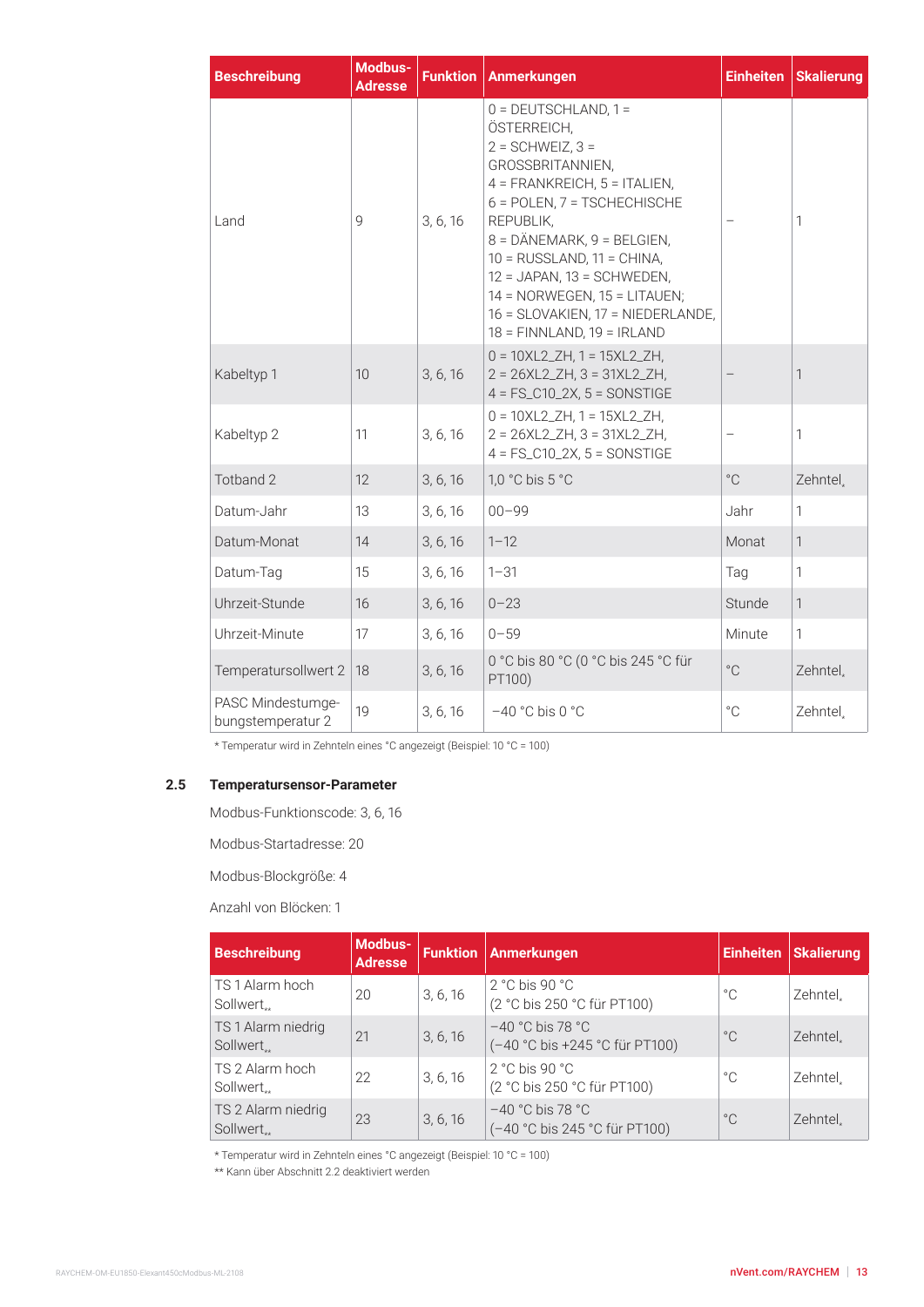# **2.6 Überschreiben**

Modbus-Funktionscode: 3, 6, 16

Modbus-Startadresse: 34

Modbus-Blockgröße: 2

Anzahl von Blöcken: 1

| <b>Beschreibung</b>                 | <b>Modbus-</b><br><b>Adresse</b> |          | <b>Funktion   Anmerkungen</b>                                                                                                                          | <b>Einheiten</b> | <b>Skalierung</b> |  |  |  |
|-------------------------------------|----------------------------------|----------|--------------------------------------------------------------------------------------------------------------------------------------------------------|------------------|-------------------|--|--|--|
| Remote<br>Übersteuerung<br>Status 1 | 34                               | 3, 6, 16 | $0 = \ddot{\cup}$ bersteuerung nicht aktiv<br>1 = Übersteuerung aktiv Einschalten<br>erzwingen<br>2 = Übersteuerung aktiv Ausschalten<br>erzwingen     |                  |                   |  |  |  |
| Remote<br>Übersteuerung<br>Status 2 | 35                               | 3, 6, 16 | $0 = \ddot{\text{U}}$ bersteuerung nicht aktiv<br>1 = Übersteuerung aktiv Einschalten<br>erzwingen<br>2 = Übersteuerung aktiv Ausschalten<br>erzwingen |                  |                   |  |  |  |

#### **2.7 Steuergerät Identifikationsnummer**

Modbus-Funktionscode: 3, 6, 16

Modbus-Startadresse: 90

Modbus-Blockgröße: 10

Anzahl von Blöcken: 1

| <b>Beschreibung</b>                             | Modbus-<br><b>Adresse</b> |          | <b>Funktion Anmerkungen</b>                                                                                                                                                                                                                                                                                                                                                                                    | <b>Einheiten</b> | <b>Skalierung</b> |
|-------------------------------------------------|---------------------------|----------|----------------------------------------------------------------------------------------------------------------------------------------------------------------------------------------------------------------------------------------------------------------------------------------------------------------------------------------------------------------------------------------------------------------|------------------|-------------------|
| Identifizierungs-<br>nummer des<br>Steuergeräts | 90 bis 99                 | 3, 6, 16 | Buchstaben (A-Z) Zahlen (0-9), $/.( )_ {-} \#$<br>Zwei Zeichen pro Adresse.<br>Abschlusszeichen = Null oder<br>Leerschritt<br>Hinweis: LSByte von 99 ist immer<br>Null.<br>Den ASCII-Code für die obigen<br>Zeichen eingeben, z. B. 0x4142 (Hex<br>oder 16706 in Dez) für Register 90<br>und 0x3031 (in Hex oder 12337 in<br>Dez) für Register 91 eingeben. Die<br>Steuergerätekennung wird dann AB01<br>sein. |                  |                   |

# **2.8 Konsolenparameter**

Modbus-Funktionscode: 3, 6, 16 Modbus-Startadresse: 120 Modbus-Blockgröße: 2

| <b>Beschreibung</b>                | Modbus-<br><b>Adresse</b> |          | <b>Funktion   Anmerkungen</b>                                                                                                                                                                                  | <b>Einheiten</b> | <b>Skalierung</b> |
|------------------------------------|---------------------------|----------|----------------------------------------------------------------------------------------------------------------------------------------------------------------------------------------------------------------|------------------|-------------------|
| Passcode für<br>Tastensperre       | 120                       | 3, 6, 16 | 1 bis 9999<br>Ein falsch eingegebener Passcode wird<br>ignoriert, und eine korrekte Eingabe<br>ist für zwei Minuten gültig. (dient zur<br>Eingabe des Codes zur Freigabe den<br>Zugriffs auf das Register 121) |                  |                   |
| Sperre aktivieren/<br>deaktivieren | 121                       | 3, 6, 16 | $0 =$ Tastensperre inaktiv,<br>1 = Tastensperre aktiv.                                                                                                                                                         |                  |                   |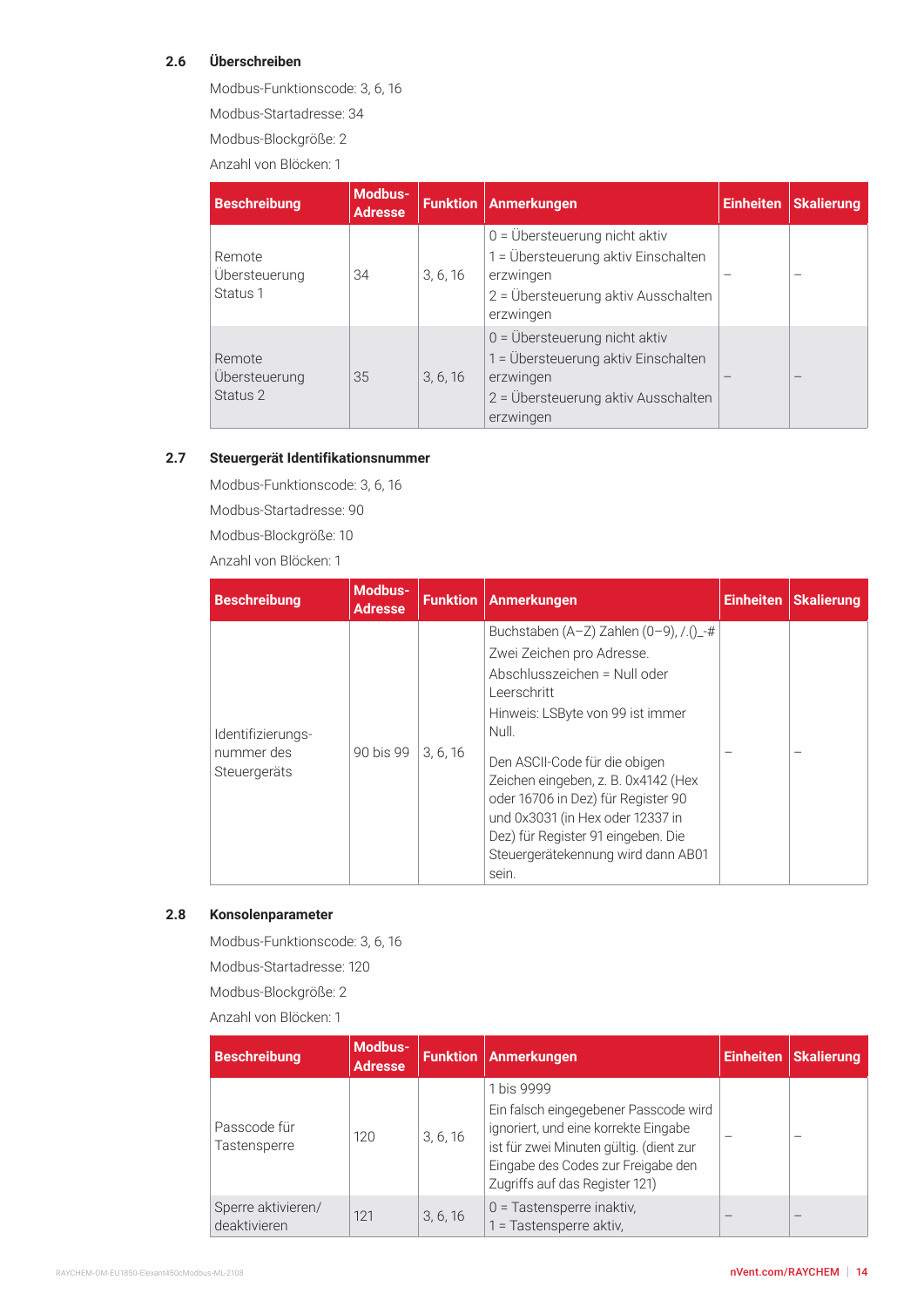#### **2.9 Temperatursensor-Parameter**

Modbus-Funktionscode: 3, 6, 16

Modbus-Startadresse: 147

Modbus-Blockgröße: 1

Anzahl von Blöcken: 1

| <b>Beschreibung</b><br>Adresse           |     |          | Modbus- Funktion Anmerkungen                             | <b>Einheiten   Skalierung</b> |  |  |
|------------------------------------------|-----|----------|----------------------------------------------------------|-------------------------------|--|--|
| Timeout für Kommu-<br>nikationsaktivität | 147 | 3, 6, 16 | Dient für Lastabwürfe und remote<br>∣Übersteuerung 0-255 |                               |  |  |

#### **2.10 Allgemeine Informationen zum Steuergerät**

Modbus-Funktionscode: 4

Modbus-Startadresse: 0

Modbus-Blockgröße: 4

Anzahl von Blöcken: 1

| <b>Beschreibung</b>     | <b>Modbus-</b><br><b>Adresse</b> |                | <b>Funktion   Anmerkungen</b> | Einheiten | <b>Skalierung</b> |  |  |  |
|-------------------------|----------------------------------|----------------|-------------------------------|-----------|-------------------|--|--|--|
| Gerätetyp               | 0                                | 4              | Fixed value = $450$           |           |                   |  |  |  |
| <b>Firmware Version</b> |                                  | $\overline{4}$ | Firmware Version-Major 0-255  |           |                   |  |  |  |
| Firmware Version        | 2                                | 4              | Firmware Version-Minor 0-255  |           |                   |  |  |  |
| Firmware Version        | 3                                | 4              | Firmware Version-Build 0-255  |           |                   |  |  |  |

#### **2.11 Status der dynamischen Ausgabe**

Modbus-Funktionscode: 4

Modbus-Startadresse: 50

Modbus-Blockgröße: 15

| <b>Beschreibung</b>                   | Modbus-<br><b>Adresse</b> | <b>Funktion</b> | Anmerkungen                                                                                                                                                                                                                                                                                                                                                                   |      | Einheiten   Skalierung |  |  |  |  |
|---------------------------------------|---------------------------|-----------------|-------------------------------------------------------------------------------------------------------------------------------------------------------------------------------------------------------------------------------------------------------------------------------------------------------------------------------------------------------------------------------|------|------------------------|--|--|--|--|
| Steuerungsausgabe<br>Betriebszyklus 1 | 50                        | $\overline{4}$  | 0 = vollständig aus, 100 = vollständig<br>ein                                                                                                                                                                                                                                                                                                                                 | $\%$ | 1                      |  |  |  |  |
| Status der Verfol-<br>gungssteuerung  | 51                        | $\overline{4}$  | 2 Ziffern, die erste für Kreis 1 und die<br>zweite für Kreis 2 (z. B. bedeutet 0<br>beide sind normal, 15 bedeutet Kreis<br>1 = Abschaltung erzwungen, Kreis 2<br>= Einschaltung erzwungen)<br>0 = Normale Temperaturregelung<br>1 = Ausgabe Übersteuerung<br>Ausschalten erzwungen<br>2 = Testprogramm wird ausgeführt<br>5 = Ausgabe Übersteuerung<br>Einschalten erzwungen |      |                        |  |  |  |  |
| PASC Ein-Zähler 1                     | 52                        | 4               |                                                                                                                                                                                                                                                                                                                                                                               | S    | 1                      |  |  |  |  |
| PASC Aus-Zähler 1                     | 53                        | $\overline{4}$  |                                                                                                                                                                                                                                                                                                                                                                               | S    | 1                      |  |  |  |  |
| PASC Nächster<br>Schalter Zähler 1    | 54                        |                 |                                                                                                                                                                                                                                                                                                                                                                               | S    | 1                      |  |  |  |  |
| <b>PASC Prozent Ein 1</b>             | 55                        | $\overline{4}$  | 0 = vollständig aus, 100 = vollständig<br>ein                                                                                                                                                                                                                                                                                                                                 | $\%$ | 1                      |  |  |  |  |
| PASC Ausgang<br>Status 1              | 56                        | 4               | $0 = Aus. 1 = Ein$                                                                                                                                                                                                                                                                                                                                                            |      | 1                      |  |  |  |  |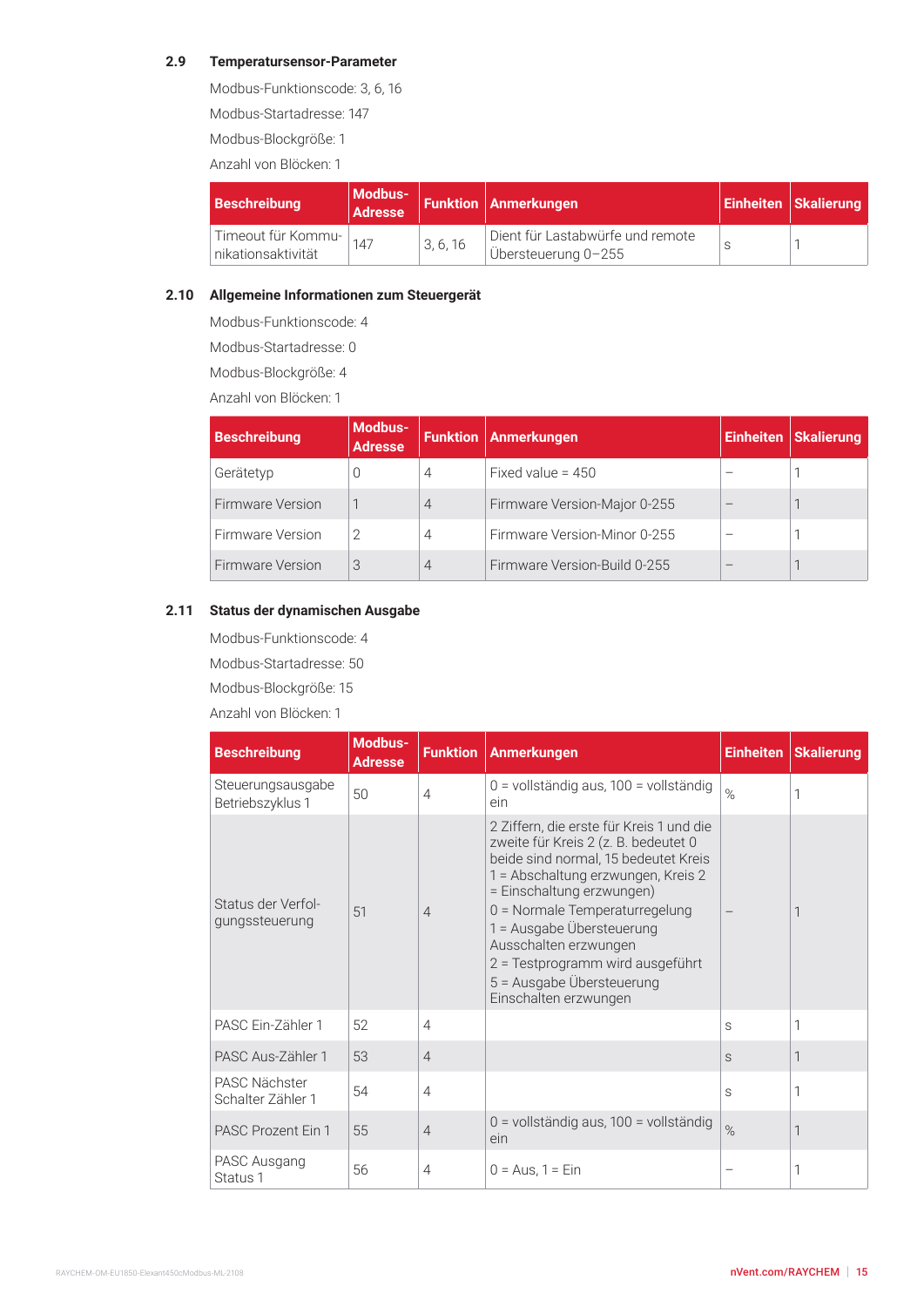| <b>Beschreibung</b>                   | Modbus-<br><b>Adresse</b> | <b>Funktion</b> | Anmerkungen                                   | <b>Einheiten</b> | <b>Skalierung</b> |  |  |
|---------------------------------------|---------------------------|-----------------|-----------------------------------------------|------------------|-------------------|--|--|
| PASC Gesamt Zeit 1                    | 57                        | $\overline{4}$  |                                               | S                |                   |  |  |
| Steuerungsausgabe<br>Betriebszyklus 2 | 58                        | $\overline{4}$  | 0 = vollständig aus, 100 = vollständig<br>ein | $\%$             |                   |  |  |
| PASC Ein-Zähler 2                     | 59                        | $\overline{4}$  |                                               | S                |                   |  |  |
| PASC Aus-Zähler 2                     | 60                        | $\overline{4}$  |                                               | S                | 1                 |  |  |
| PASC Nächster<br>Schalter Zähler 2    | 61                        | $\overline{4}$  |                                               | S                |                   |  |  |
| PASC Prozent Ein 2                    | 62                        | $\overline{4}$  | 0 = vollständig aus, 100 = vollständig<br>ein | $\%$             | 1                 |  |  |
| PASC Ausgang<br>Status 2              | 63                        | $\overline{4}$  | $0 = Aug, 1 = Ein$                            |                  |                   |  |  |
| PASC Gesamt Zeit 2                    | 64                        | $\overline{4}$  |                                               | S                |                   |  |  |

#### **2.12 Analoge Anzeigen**

Modbus-Funktionscode: 4

Modbus-Startadresse: 81

Modbus-Blockgröße: 2

Anzahl von Blöcken: 1

| <b>Beschreibung</b>         | Modbus-<br><b>Adresse</b> |   | <b>Funktion Anmerkungen</b>                                           |              | <b>Einheiten   Skalierung</b> |  |  |
|-----------------------------|---------------------------|---|-----------------------------------------------------------------------|--------------|-------------------------------|--|--|
| Aktuelle TS 1<br>Temperatur | 81                        | 4 | TS 1 Fehlschlag = $+3000,0$ °C<br>TS 1 nicht verwendet = +3200,0 °C   | $^{\circ}$ C | Zehntel.                      |  |  |
| Aktuelle TS 2<br>Temperatur | 82                        | 4 | TS 2 Fehlschlag = $+3000,0$ °C<br>TS 2 nicht verwendet = $+3200,0$ °C | $^{\circ}$ C | Zehntel.                      |  |  |

\* Temperatur wird in Zehnteln eines °C angezeigt (Beispiel: 10 °C = 100)

#### **2.13 Haftungsausschluss**

Die MODBUS-Zuordnungsinformationen sind urheberrechtlich geschützt und vertraulich. Die Verwendung dieser Informationen ist ausschließlich für die Umsetzung einer Kommunikationsverbindung zwischen Kundengeräten und nVent RAYCHEM-Steuergeräten zulässig. Sie dürfen nicht für andere Zwecke verwendet werden und ohne die schriftliche Zustimmung von nVent Thermal LLC nicht an Dritte weitergegeben werden.